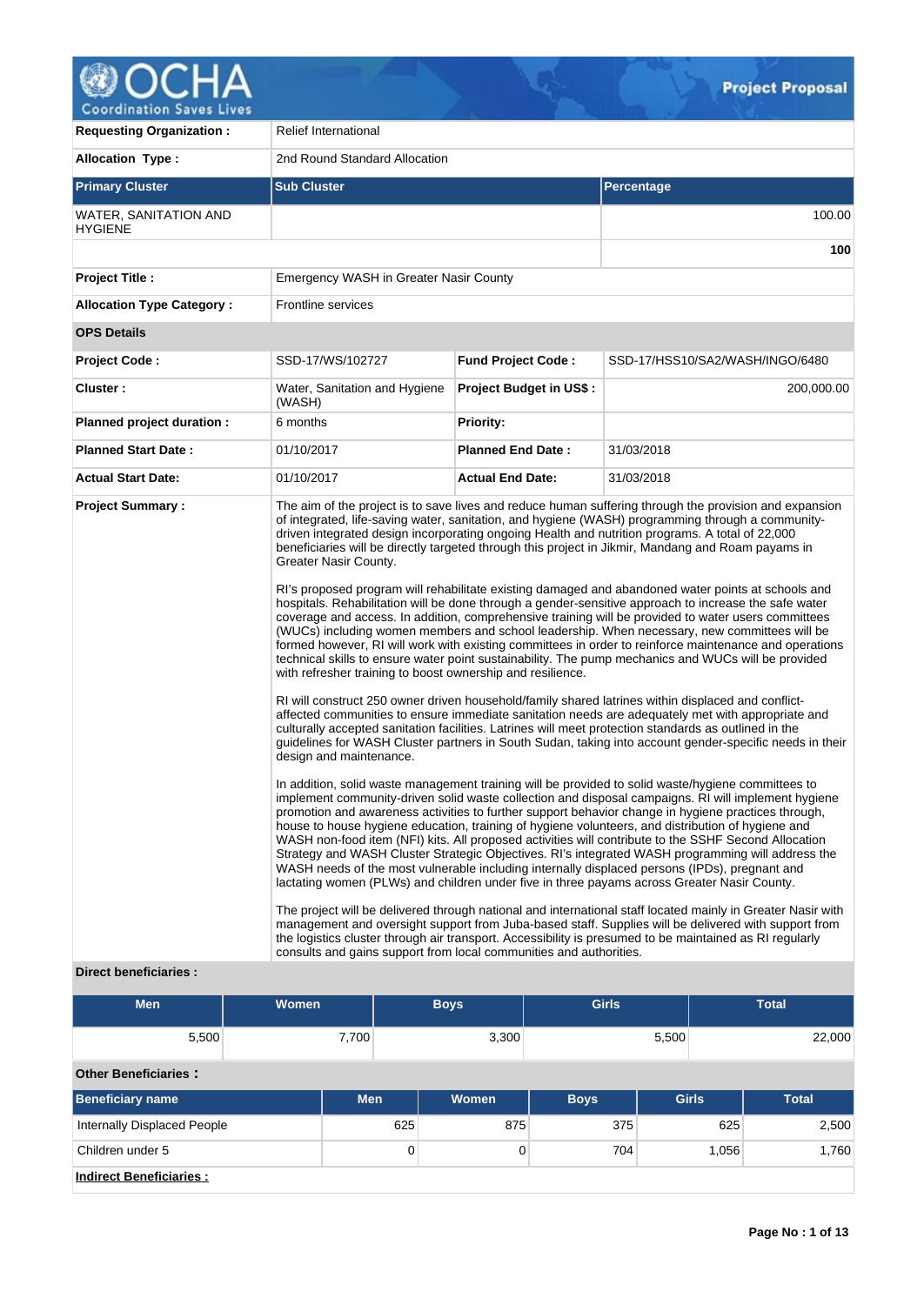An estimated 2,300 people from neighboring bomas and payams will indirectly benefit from the rehabilitation of boreholes, sanitation, solid waste management campaigns and disposal activities, as well as hygiene promotion sessions and campaigns.

### **Catchment Population:**

A total of 22,000 beneficiaries will be directly targeted through this project. This includes approximately 2,500 IDPs and 19,500 host community members in three payams in Greater Nasir County. Among all 22,000 targeted beneficiaries, 7,700 women (18-60+), 5,500 men (18-60+), 5,500 girls (0-17) and 3,300 boys (0-17) will be targeted. Sex and age group disaggregation will be identified and targeted through household registration for hygiene/female hygiene kits and WASH NFIs, as well as through house to house hygiene promotion sessions by RI staffs and trained community hygiene promoters.

All proposed activities will be implemented for IDPs and Host communities in Jikmir, Mandeng and Roam payams in Greater Nasir County. This project will be more focused to address the emergency needs and gaps in Greater Nasir County.

### **Link with allocation strategy :**

The proposed RI's emergency WASH project is in line with the 2017 Second Allocation Strategy. RI's programming focuses on the most lifesaving activities in locations with the greatest humanitarian needs. By addressing water, sanitation and hygiene needs directly through the promotion of solid waste management RI's proposed programming can decrease rates of open defecation and promote proper sanitation. Additionally the provision of safe and clean drinking water at repaired and treated boreholes and water points increases access to potable water increasing water sources and minimizing the risk of SGBV.

RI will mainstream protection by supporting integrity, dignity, and safety for all targeted populations. Women and children under five will be prioritized and sough counsel during the implementation process. Protection will be supported through women and youth consultations and representatives in water user committees, targeting of the most vulnerable, and support rights-based and participatory approaches. Genderspecific needs will be incorporated including timing of hygiene promotion sessions which do not conflict with household childcare burdens and maintaining strong feedback mechanisms to ensure accountability to affected populations.

In line with the WASH Cluster's strategic objectives, RI's activities will support cholera response through prevention and treatment through complimentary SSHF and OFDA funding, embracing a holistic approach. To support cholera response, RI will provide technical support for anticipated emergency response to health care centers for any cholera outbreak. Additionally, to combat contaminated water, RI will provide water treatment services including chlorination near water points including rivers to treat potentially infected water. The provision of PuR water sachets and tablets to households will further reduce the risk of water contamination and the spreading of cholera.

**Sub-Grants to Implementing Partners :**

| <b>Partner Name</b> | <b>Partner Type</b> | <b>Budget in US\$</b> |
|---------------------|---------------------|-----------------------|
|                     |                     |                       |

**Other funding secured for the same project (to date) :**

| <b>Other Funding Source</b> | <b>Other Funding Amount</b> |
|-----------------------------|-----------------------------|
|                             |                             |

### **Organization focal point :**

| <b>Name</b>                        | <b>Title</b>                                   | <b>Email</b>            | Phone            |
|------------------------------------|------------------------------------------------|-------------------------|------------------|
| Umachandran Shanmuganathan         | <b>WASH Coordinator</b>                        | shan.uma@ri.org         | +211 927 580 796 |
| Sanjeevkumar<br>Manohareswarasarma | WASH & FSL Team<br>Leader                      | m.sanjeevkumar@ri.org   | +2110925369019   |
| Meredith Maynard                   | Communications and<br><b>Reporting Officer</b> | meredith.maynard@ri.org | +211925654930    |

### **BACKGROUND**

### **1. Humanitarian context analysis**

Greater Nasir County is located in southeast Greater Upper Nile State and hosts a population of 257,117 people. Following clashes between the Sudan People's Liberation Movement (SPLM) and the Sudan People's Liberation Movement-in-Opposition (SPLM-IO) in January 2017 in the eastern part of Greater Nasir, an estimated 37,000 people were displaced to Jikmir payam (Greater Nasir County) and Wanding payam (Ulang County). IDPs in Jikmir have settled along the Jikmir River, and are living with the host community. There is growing tension between IDPs and the host population due to the increased strain on already limited WASH, health and nutrition infrastructure. Humanitarian assistance is extremely limited. In addition, there is no functional in-patient nutrition therapeutic treatment center

Poor WASH practices have a major impact on nutritional and health outcomes, and often lead to anemia, contribute to under-nutrition, and affect childhood cognitive and physical development. Approximately one third of all child deaths are attributable to nutrition-related factors, such as low birth weight, stunting (low weight for height), and severe wasting, all of which are closely linked to water quality, water access, poor sanitation and hygiene practices. As a result of the lack/absence of sanitation facilities, limited water storage capacity and the use of unsafe water, households surveyed in Greater Nasir County were found to be especially vulnerable to diarrhea, parasitic infections, and water-borne diseases.

A SMART survey conducted in May 2016 has revealed that the Global acute malnutrition (GAM) rate in Nasir is 21.4 percent, indicating a critical nutrition situation according to WHO classification. Crude mortality rate (CMR) and under five mortality rate (U5MR) were 1.80 and 2.57 respectively. Both above the WHO's emergency thresholds.

Poor sanitation and lack of access to safe water has implications on already high malnutrition and mortality and morbidity rates, particularly in underserved areas of Greater Nasir County. With access to health services further restricted as a result the delay of World Bank / IMA programming, there is a need to reduce health risks and support disease prevention through WASH programming. RI's WASH activities therefore aim to reduce morbidity and mortality as a result of poor sanitation and hygiene by expanding access to clean water through rehabilitation of boreholes, and by promoting improved hygiene practices through integrated outreach.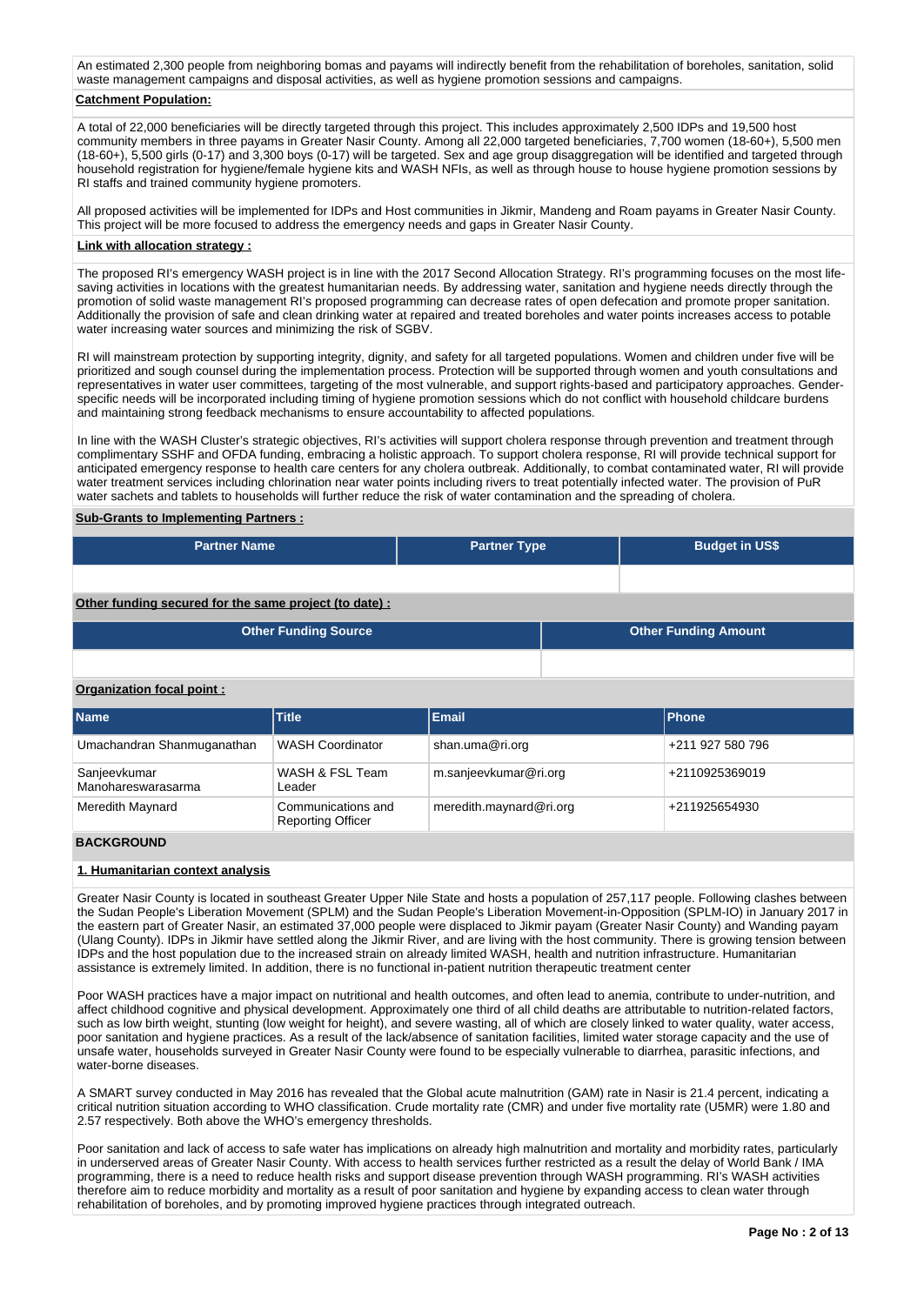### **2. Needs assessment**

In March 2017, RI assessed nine payams in Nasir including Dingkar, Jikmir, Kiecgkuon, Kuerengeke, Mading, Maker, Mandeng, Roam and Wanding for WASH needs. RI is currently implementing WASH activities through OFDA funding in five of these payams. RI's assessment revealed that 74 out 110 existing boreholes in Greater Nasir are not functional. As a result of the high number of damaged boreholes, households are required to travel farther distances to access water, which has resulted in an over reliance of contaminated water sources; including river water. The majority of households possessed between only one and two 10 liter storage containers, which increases the number of trips required each day. On average, respondents reported it took 56 minutes to collect water, with over 50 percent of households spending more than one hour traveling to their nearest water source. Women interviewed indicated they typically collect water twice or more each day.

The average distance from household to borehole is 56 minutes which equals to 5.6 kilometers. Over five kilometers walking distance from household to functioning water point is greater than the SPHERE standard of 500 meters. The greatest distance from household to water point in payams where mainly women and girls are required to travel 84 minutes one way to reach water points.

In regards to sanitation and hygiene, almost 100 percent of households surveyed by RI in March 2017 did not poses soap for hand washing or domestic use. Only 16.2 percent of caregivers interviewed reported washing their hands at the recommended 5 critical times. Additionally, less than 10 percent of caregivers used water and soap (or another substitute) to wash their hands.

Less than 10% of individuals assessed had access to latrines, instead practicing open defecation in fields both near to and far from their houses. The smallest latrine use percentage was in Madeng where only 5 percent of households were using household latrines.

The assessment further revealed there was no proper solid waste management at household level in Nasir county and reported both human and animal feces were noticed significantly close to the vicinity of households. Approximately 67 percent of assessed households had feces within a 50 meter diameter of their dwelling. The majority of sampled households by RI relied on water from open shallow wells (28.2 percent), river or streams (27.1 percent), and boreholes (21 percent). Over 90 percent of households did not report treating their water Additionally, less than 25 percent of individuals have ever received hygiene messages.

These contributing factors have resulted in the poor health and nutritional status of the population where disease monitoring of assessed communities confirmed that 24 percent of respondents reported experiencing diarrheal disease within the last two weeks. Malaria was reported as the most common illness.

Assessment recommendations included: the provision of soap with intensive hygiene promotion messages will improve hand washing practices. Proper hygiene practice needs to be promoted through hygiene and sanitation campaigns as well as door-to-door and community hygiene promotion/awareness programs. Additionally, the proper use of latrines needs to be promoted through owner-driven, community participatory sanitation and hygiene approaches to improve safe and proper sanitation. Finally supporting safe access to water, sanitation and hygiene promotion integrated health programming will improve people's hygiene and health status in Nasir county.

### **3. Description Of Beneficiaries**

A total of 22,000 beneficiaries will be directly targeted through this project. This includes 2,500 IDPs and 19,500 host community members in three payams of Mandeng, Jigmir and Roam in Greater Nasir. Among all 22,000 targeted beneficiaries, 7,700 are women (18-60+), 5,500 are men (18-60+), 5,500 are girls (0-17) and 3,300 are boys (0-17). Sex and age group disaggregation will be identified and targeted through household registration for hygiene/female hygiene kits and WASH NFIs, as well as through house to house hygiene promotion sessions by RI staff and trained community hygiene promoters (CHPs).

Through planned WASH activities, 5,000 beneficiaries will benefit from rehabilitation of 10 boreholes (10 water points reaching 500 beneficiaries each, totaling 5,000 individuals). Additionally, 9,000 people will benefit from hygiene kits and jerry can distributions, with a total of 1,500 kits distributed per household. Fifty people will partake and contribute to Water User Committees (WUCs) training through ten total trainings including at least one pump mechanic trained per committee. Moreover, 2,000 school students and persons attending health facilities will be served through the development and rehabilitation of 10 sanitation facilities in static institutions. Through rehabilitated sanitation facilities, 3,750 people (250 households) in need will benefit from the development and restoration of household and familyshared latrines. Through solid waste management and hygiene campaigns, an additional 1,500 people will be reached. Lastly all targeted 22,000 people in need will be reached through house-to-house, community, school, and health center hygiene education and sessions conducted by RI and trained CHPs.

#### **4. Grant Request Justification**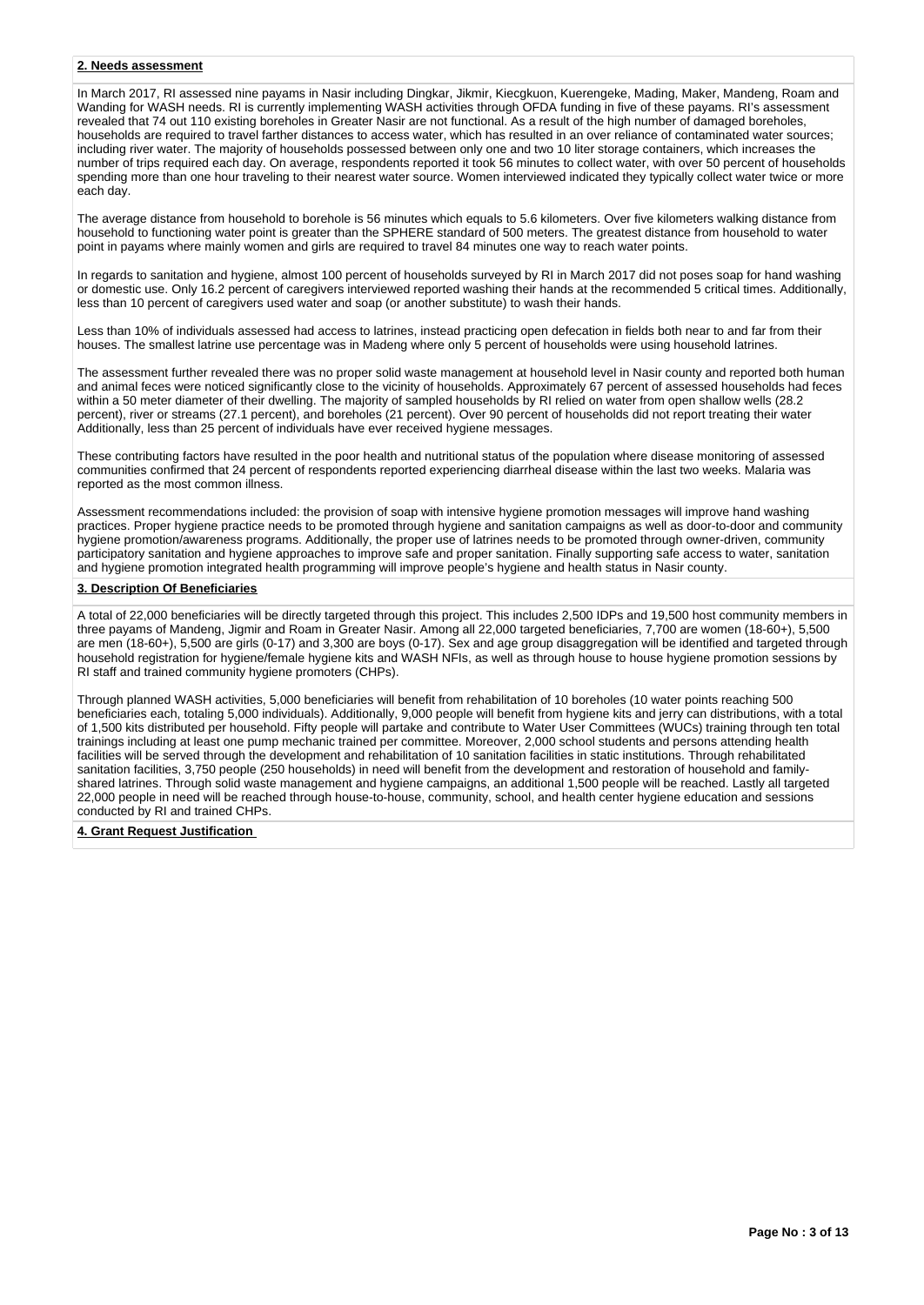The proposed program will optimize achievements made during the first and second SSHF-2016 allocations and will scale-up and expand programming within Greater Nasir County. The proposed locations in Greater Nasir are hard to reach, home to thousands of IDP households, rated as an Integrated Food Security Phase Classification (IPC3) crisis area.

Lack of access to safe water in combination with poor hygiene and sanitation practices are also strongly linked with communicable diseases, malnutrition, and high morbidity. RI's borehole mapping survey in Greater Nasir County conducted in March 2017 revealed that available boreholes in targeted counties cannot cater to the water consumption and usage needs of the catchment populations. Nearly twothirds of boreholes surveyed were not functioning and over ten perfect of the boreholes surveyed had serious water quality issues. RI's assessment team also reported that solid waste was located in close proximity to water point sites (within 50 meters), which has serious implications on the health and nutrition status of the population through potential contamination of flood and ground water of water-borne diseases.

As determined by the 2017 OCHA Humanitarian Needs Overview (HNO), global acute malnutrition rate in Nasir is 21.8% of the population with 36,522 people in need of nutrition assistance. In Nasir, 19,000 people are living in IPC Phase Three (crisis), while 94,000 individuals in Nasir are living in phase two "stressed". Lack of access to food through markets, decreased crop yield, and not handwashing during food preparation all contribute to increased rates of malnutrition including severe acute malnutrition with complications.

RI is implementing an integrated WASH and nutrition program funded by USAID/OFDA in Greater Nasir, supporting health, and nutrition project with additional funding from UNICEF and other donors. RI is well-placed to continue and implement the proposed SSHF R2-2017 program, which would complement existing activities and target the underserved.

Many IDPs' and host communities' WASH and protection issues are crucial - minimum WASH emergency standards are not yet being met. SSHF Round Two funding will help RI improve and strengthen ongoing WASH initiatives as well as enable RI to expand into further hard-toreach locations in Greater Nasir County in order to meet WASH needs of IDPs and host communities. RI is seeking funding from SSHF-R2- 2017 to carry out emergency WASH interventions in water supply (water point rehabilitation and water point disinfection), sanitation (latrine construction, waste removal) and hygiene promotion. This will complement existing programs funded by OFDA which although effective, are not adequate in size to meet the emerging needs of the population.

### **5. Complementarity**

The proposed SSHF-R2 funding will complement existing programs funded by OFDA-Phase 3 which is supporting WASH activities in Greater Nasir county, but is not adequate in ensuring coverage to meet the emerging needs of host and IDP communities. .

It will also ensure activities supported during OFDA-Phase -3 projects in Greater Nasir can continue. Currently, there are no major WASH actors in Greater Nasir County, and limited NGO and INGO presence in other sectors, highlighting the need for humanitarian assistance. Since these funding will be complementary to other RI projects, most of the support costs, office and project establishment, and start-up costs have been covered. Proposed funding will primarily be used for direct program activities to maximize coverage and reach.

Currently national partner UNKEA is operating on a limited scale in WASH in Nasir, however they have not been able to meet growing needs among targeted communities which have been worsened with the influx of IDPs. . RI's activities will support cluster objectives while complimenting already existing activities undertaken by UNKEA. RI has been in communication with UNKEA regarding collaboration and partnership since early 2017 and will continue to ensure close cooperation to avoid duplication of activities and to ensure that as many beneficiaries are reached as possible.

## **LOGICAL FRAMEWORK**

#### **Overall project objective**

To save lives and reduce human suffering through the provision and expansion of integrated, life-saving WASH programming.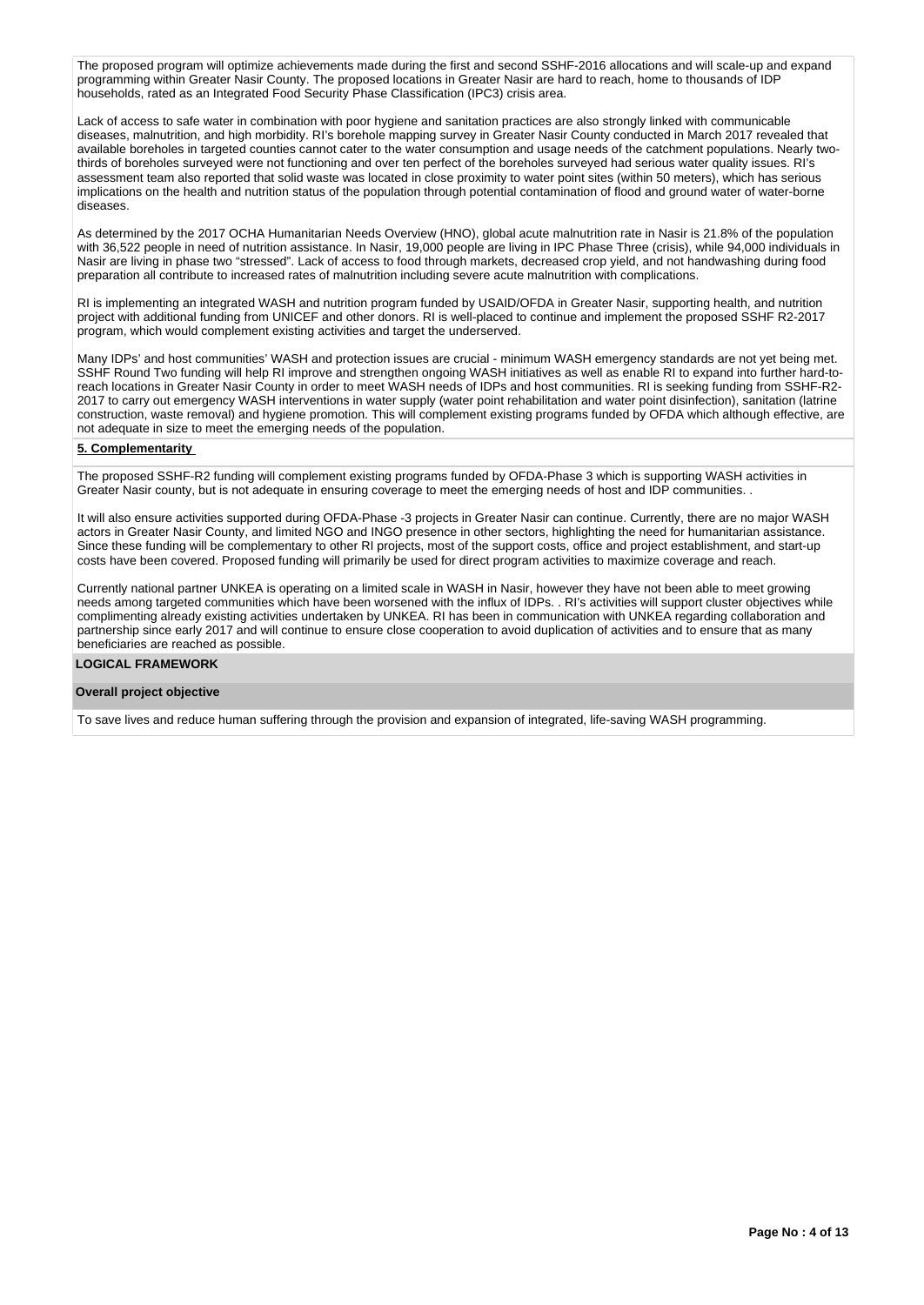|                                      | <b>WATER, SANITATION AND HYGIENE</b>                                                                                                                                                                                                                                                                                                                                                                                                                                                                                                                                                                                                                                                                                                                                                                       |                                                                                                                                                                                                                                                                                                                                                                                                                                                                                                                                |                                                       |                                 |             |              |               |  |  |  |
|--------------------------------------|------------------------------------------------------------------------------------------------------------------------------------------------------------------------------------------------------------------------------------------------------------------------------------------------------------------------------------------------------------------------------------------------------------------------------------------------------------------------------------------------------------------------------------------------------------------------------------------------------------------------------------------------------------------------------------------------------------------------------------------------------------------------------------------------------------|--------------------------------------------------------------------------------------------------------------------------------------------------------------------------------------------------------------------------------------------------------------------------------------------------------------------------------------------------------------------------------------------------------------------------------------------------------------------------------------------------------------------------------|-------------------------------------------------------|---------------------------------|-------------|--------------|---------------|--|--|--|
|                                      | <b>Cluster objectives</b>                                                                                                                                                                                                                                                                                                                                                                                                                                                                                                                                                                                                                                                                                                                                                                                  | <b>Strategic Response Plan (SRP) objectives</b>                                                                                                                                                                                                                                                                                                                                                                                                                                                                                |                                                       | <b>Percentage of activities</b> |             |              |               |  |  |  |
|                                      | Sustain access to water, sanitation and<br>hygiene promotion services for vulnerable<br>population affected by conflict, disease<br>outbreaks, acute malnutrition and floods.                                                                                                                                                                                                                                                                                                                                                                                                                                                                                                                                                                                                                              | SO1: Save lives and alleviate the suffering of<br>those most in need of assistance and<br>protection                                                                                                                                                                                                                                                                                                                                                                                                                           |                                                       |                                 |             |              | 38            |  |  |  |
| floods.                              | Re-establish and improve access to water,<br>sanitation and hygiene promotion services for<br>the vulnerable population affected by conflict,<br>disease outbreaks, acute malnutrition and                                                                                                                                                                                                                                                                                                                                                                                                                                                                                                                                                                                                                 | SO1: Save lives and alleviate the suffering of<br>those most in need of assistance and<br>protection                                                                                                                                                                                                                                                                                                                                                                                                                           |                                                       | 54                              |             |              |               |  |  |  |
|                                      | Enhance emergency WASH capacities of<br>local communities, authorities and partners.                                                                                                                                                                                                                                                                                                                                                                                                                                                                                                                                                                                                                                                                                                                       | SO3: Support at-risk communities to sustain<br>their capacity to cope with significant threats                                                                                                                                                                                                                                                                                                                                                                                                                                 |                                                       |                                 |             |              | 8             |  |  |  |
| third<br>objectives described below: |                                                                                                                                                                                                                                                                                                                                                                                                                                                                                                                                                                                                                                                                                                                                                                                                            | <b>Contribution to Cluster/Sector Objectives:</b> RI's proposed program will primarily contribute to the WASH Cluster's second, second and                                                                                                                                                                                                                                                                                                                                                                                     |                                                       |                                 |             |              |               |  |  |  |
|                                      | disease outbreaks, acute malnutrition and floods<br>affected by conflict, disease outbreaks, acute malnutrition and floods                                                                                                                                                                                                                                                                                                                                                                                                                                                                                                                                                                                                                                                                                 | WASH Cluster O-1: Sustain access to water, sanitation and hygiene promotion services to the vulnerable population affected by conflict,<br>WASH Cluster O-2: Re-establish and improve access to water, sanitation and hygiene promotion services to the vulnerable population<br>WASH Cluster O-3: Enhance emergency WASH capacities of local communities, authorities and partners.                                                                                                                                           |                                                       |                                 |             |              |               |  |  |  |
| County.                              |                                                                                                                                                                                                                                                                                                                                                                                                                                                                                                                                                                                                                                                                                                                                                                                                            | Humanitarian access in Greater Nasir remains limited and inconsistent due to seasonal flooding, insecurity, and poor road networks.<br>Continual displacement and population movement puts increased pressure on already limited WASH infrastructure and heightens the risk of<br>communicable disease outbreak. In addition, RI is the main operating partner supporting WASH needs for communities in Greater Nasir                                                                                                          |                                                       |                                 |             |              |               |  |  |  |
|                                      | RI is well positioned to expand and sustain access to water, sanitation and hygiene promotion services to underserved and vulnerable<br>population through following interventions:<br>. Rehabilitation, sanitation, and improvement of none /limited functional boreholes in order to re-establish and sustain water provision to<br>vulnerable communities.<br>. Construction of owner driven family shared/households latrines will ensure sustain access safe sanitation facilities. RI will provide only<br>latrine slabs, pit lining materials, nails, and lock; the owner will manage the local materials to construct superstructure. It will increase<br>ownership and ensure sustain access to sanitation.<br>. Provision of hygiene kits and WASH NFIs to improve individual hygiene practices. |                                                                                                                                                                                                                                                                                                                                                                                                                                                                                                                                |                                                       |                                 |             |              |               |  |  |  |
| sessions and,                        | • Additional staffing for mobile activities,<br>. Printing IEC materials for routine outreach activities,<br>• Incentives for community hygiene promoters                                                                                                                                                                                                                                                                                                                                                                                                                                                                                                                                                                                                                                                  | A major component of proposed activities will be hygiene promotion. Hygiene promotion activities will be incorporated into RI's integrated<br>and community-based approach, sensitization model of service delivery. Specifically, costs for hygiene promotion will support:<br>. Basic refresher trainings for community hygiene promoters on how to conduct effective house/community level hygiene promotion                                                                                                                |                                                       |                                 |             |              |               |  |  |  |
|                                      |                                                                                                                                                                                                                                                                                                                                                                                                                                                                                                                                                                                                                                                                                                                                                                                                            | Finally, RI will support the third objective through the establishment of WUCs. WUCs will be formed and trained to manage each water point<br>to ensure proper operation and maintenance. Additionally, local pump mechanics will be identified, trained and linked up with WUCs to<br>serve as borehole technicians. All above interventions will enhance WASH capacity of local communities and authorities to improve<br>preparedness, resilience and response for the underserved vulnerable affected by varies disasters. |                                                       |                                 |             |              |               |  |  |  |
| Outcome 1                            |                                                                                                                                                                                                                                                                                                                                                                                                                                                                                                                                                                                                                                                                                                                                                                                                            |                                                                                                                                                                                                                                                                                                                                                                                                                                                                                                                                |                                                       |                                 |             |              |               |  |  |  |
|                                      | County in Greater Upper Nile State.                                                                                                                                                                                                                                                                                                                                                                                                                                                                                                                                                                                                                                                                                                                                                                        | Re-establish, improve and sustain access to safe and adequate potable water for IDPs, hosts and returnees communities in Greater Nasir                                                                                                                                                                                                                                                                                                                                                                                         |                                                       |                                 |             |              |               |  |  |  |
| Output 1.1                           |                                                                                                                                                                                                                                                                                                                                                                                                                                                                                                                                                                                                                                                                                                                                                                                                            |                                                                                                                                                                                                                                                                                                                                                                                                                                                                                                                                |                                                       |                                 |             |              |               |  |  |  |
| <b>Description</b>                   |                                                                                                                                                                                                                                                                                                                                                                                                                                                                                                                                                                                                                                                                                                                                                                                                            |                                                                                                                                                                                                                                                                                                                                                                                                                                                                                                                                |                                                       |                                 |             |              |               |  |  |  |
|                                      | operation and maintenance of water points to guarantee sustainability)                                                                                                                                                                                                                                                                                                                                                                                                                                                                                                                                                                                                                                                                                                                                     | 10 water points rehabilitated: (WUCs and hand pump mechanics will be established, trained, and strengthened in order to safeguard proper                                                                                                                                                                                                                                                                                                                                                                                       |                                                       |                                 |             |              |               |  |  |  |
| <b>Assumptions &amp; Risks</b>       |                                                                                                                                                                                                                                                                                                                                                                                                                                                                                                                                                                                                                                                                                                                                                                                                            |                                                                                                                                                                                                                                                                                                                                                                                                                                                                                                                                |                                                       |                                 |             |              |               |  |  |  |
|                                      | -Peace and stability will prevail in project areas<br>-Project areas will remain accessible<br>-Support of authorities and communities during project implementation                                                                                                                                                                                                                                                                                                                                                                                                                                                                                                                                                                                                                                       | -Materials and services necessary for successful implementation are available within reasonable prices and timeframe                                                                                                                                                                                                                                                                                                                                                                                                           |                                                       |                                 |             |              |               |  |  |  |
| <b>Indicators</b>                    |                                                                                                                                                                                                                                                                                                                                                                                                                                                                                                                                                                                                                                                                                                                                                                                                            |                                                                                                                                                                                                                                                                                                                                                                                                                                                                                                                                |                                                       |                                 |             |              |               |  |  |  |
|                                      |                                                                                                                                                                                                                                                                                                                                                                                                                                                                                                                                                                                                                                                                                                                                                                                                            |                                                                                                                                                                                                                                                                                                                                                                                                                                                                                                                                | <b>End</b><br><b>End cycle beneficiaries</b><br>cycle |                                 |             |              |               |  |  |  |
| Code                                 | <b>Cluster</b>                                                                                                                                                                                                                                                                                                                                                                                                                                                                                                                                                                                                                                                                                                                                                                                             | <b>Indicator</b>                                                                                                                                                                                                                                                                                                                                                                                                                                                                                                               | <b>Men</b>                                            | Women                           | <b>Boys</b> | <b>Girls</b> | <b>Target</b> |  |  |  |
| Indicator 1.1.1                      | <b>WATER, SANITATION</b><br><b>AND HYGIENE</b>                                                                                                                                                                                                                                                                                                                                                                                                                                                                                                                                                                                                                                                                                                                                                             | [Frontline] Number of people provided with<br>sustained access to safe water supply [SPHERE<br>Standard]                                                                                                                                                                                                                                                                                                                                                                                                                       | 1,250                                                 | 1,750                           | 750         | 1,25<br>0    | 5,000         |  |  |  |
|                                      |                                                                                                                                                                                                                                                                                                                                                                                                                                                                                                                                                                                                                                                                                                                                                                                                            | Means of Verification: Progress reports, beneficiary tracking sheets, WASH-5W report, monthly report, and quarterly reports.                                                                                                                                                                                                                                                                                                                                                                                                   |                                                       |                                 |             |              |               |  |  |  |
| Indicator 1.1.2                      | WATER, SANITATION<br><b>AND HYGIENE</b>                                                                                                                                                                                                                                                                                                                                                                                                                                                                                                                                                                                                                                                                                                                                                                    | # Water Users Committees and pump mechanics<br>formed and trained                                                                                                                                                                                                                                                                                                                                                                                                                                                              |                                                       |                                 |             |              | 10            |  |  |  |
|                                      |                                                                                                                                                                                                                                                                                                                                                                                                                                                                                                                                                                                                                                                                                                                                                                                                            |                                                                                                                                                                                                                                                                                                                                                                                                                                                                                                                                |                                                       |                                 |             |              |               |  |  |  |

Н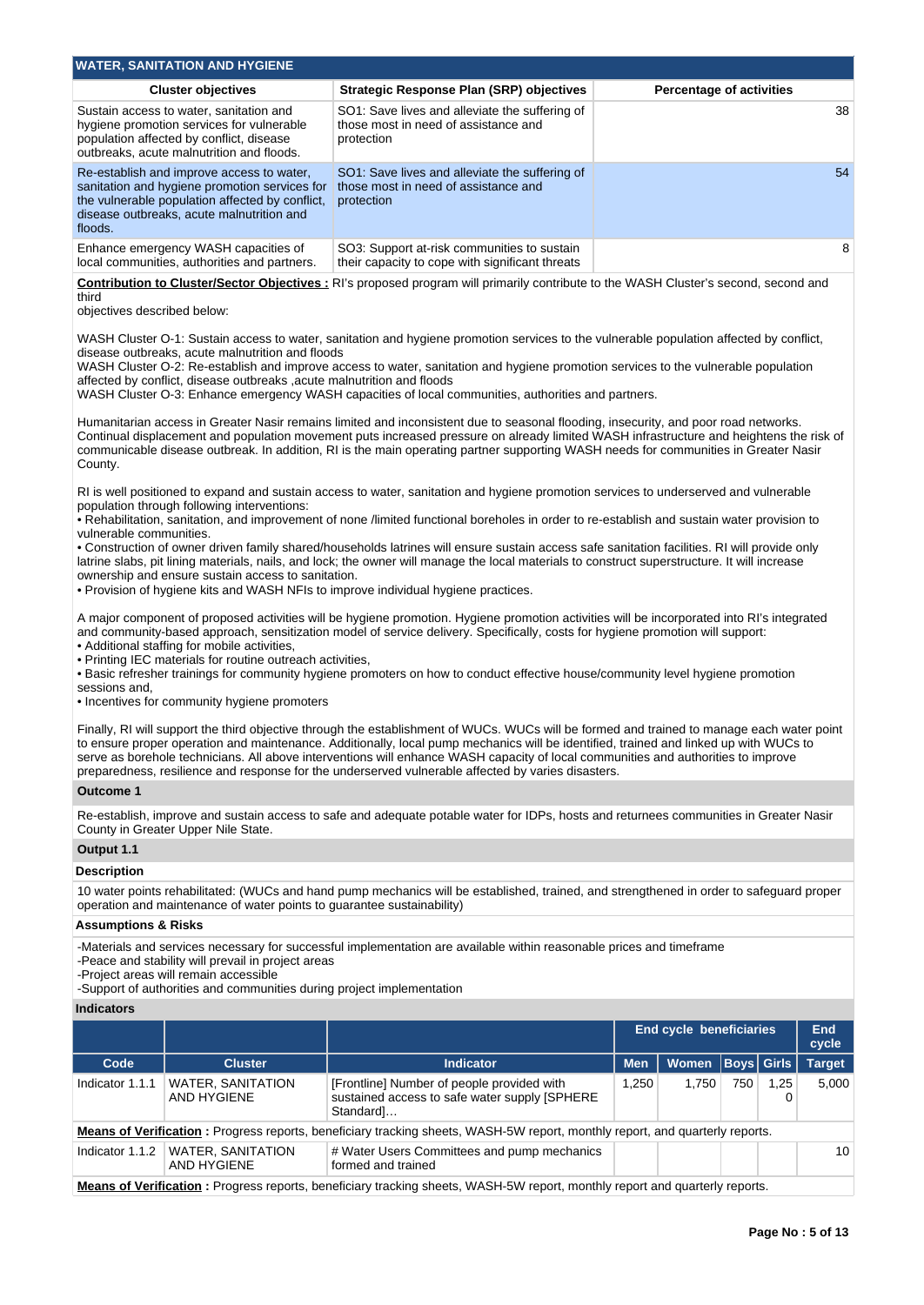| Indicator 1.1.3                | WATER, SANITATION<br><b>AND HYGIENE</b>                                                                                                                                     | [Frontline] Number of water points/boreholes<br>rehabilitated                                                                                                                                                        |                                | 10  |
|--------------------------------|-----------------------------------------------------------------------------------------------------------------------------------------------------------------------------|----------------------------------------------------------------------------------------------------------------------------------------------------------------------------------------------------------------------|--------------------------------|-----|
|                                |                                                                                                                                                                             | Means of Verification: Progress reports, beneficiary tracking sheets, WASH-5W report, monthly report and quarterly reports.                                                                                          |                                |     |
|                                | Indicator 1.1.4   WATER, SANITATION<br><b>AND HYGIENE</b>                                                                                                                   | # Water point's water monitored for quality<br>assurance and reported.                                                                                                                                               |                                | 10  |
|                                |                                                                                                                                                                             | <b>Means of Verification</b> : Progress reports, Water Quality testing report, monthly report and quarterly reports.                                                                                                 |                                |     |
| <b>Activities</b>              |                                                                                                                                                                             |                                                                                                                                                                                                                      |                                |     |
| Activity 1.1.1                 |                                                                                                                                                                             |                                                                                                                                                                                                                      |                                |     |
|                                |                                                                                                                                                                             | Rehabilitate 10 existing damaged and abandoned water points (Jikmir, Mandang and Roam payams) in Greater Nasir County.                                                                                               |                                |     |
| Activity 1.1.2                 |                                                                                                                                                                             |                                                                                                                                                                                                                      |                                |     |
|                                |                                                                                                                                                                             | Form and train 10 water user committees (WUCs) - (Jikmir, Mandang and Roam payams)                                                                                                                                   |                                |     |
| Activity 1.1.3                 |                                                                                                                                                                             |                                                                                                                                                                                                                      |                                |     |
|                                |                                                                                                                                                                             | Form and train 10 local pump mechanics (Jikmir, Mandang and Roam payams)                                                                                                                                             |                                |     |
| Activity 1.1.4                 |                                                                                                                                                                             |                                                                                                                                                                                                                      |                                |     |
|                                | Conduct water quality monitoring and surveillance for all water points                                                                                                      |                                                                                                                                                                                                                      |                                |     |
| <b>Outcome 2</b>               |                                                                                                                                                                             |                                                                                                                                                                                                                      |                                |     |
|                                |                                                                                                                                                                             |                                                                                                                                                                                                                      |                                |     |
|                                |                                                                                                                                                                             | Re-establish, improve, and sustain access to safe and adequate, sanitation, and solid waste management facilities with enhanced<br>emergency WASH capacity of local communities, and partners to improve resilience. |                                |     |
| Output 2.1                     |                                                                                                                                                                             |                                                                                                                                                                                                                      |                                |     |
| <b>Description</b>             |                                                                                                                                                                             |                                                                                                                                                                                                                      |                                |     |
|                                | and safe waste management promoted                                                                                                                                          | 250 household/family shared latrines constructed and 10 school/institutional latrines constructed/rehabilitated and solid waste management                                                                           |                                |     |
| <b>Assumptions &amp; Risks</b> |                                                                                                                                                                             |                                                                                                                                                                                                                      |                                |     |
|                                | - Peace and stability will prevail in the project areas<br>- Project areas will remain accessible<br>- Support of authorities and communities during project implementation | - Materials and services necessary for successful implementation are available within reasonable prices and timeframe                                                                                                |                                |     |
| <b>Indicators</b>              |                                                                                                                                                                             |                                                                                                                                                                                                                      |                                |     |
|                                |                                                                                                                                                                             |                                                                                                                                                                                                                      | <b>End cycle beneficiaries</b> | End |

|                                |                                                                                                                                                                                                                                       |                                                                                                                                             | End cycle beneficiaries | End<br>cycle |                   |     |               |
|--------------------------------|---------------------------------------------------------------------------------------------------------------------------------------------------------------------------------------------------------------------------------------|---------------------------------------------------------------------------------------------------------------------------------------------|-------------------------|--------------|-------------------|-----|---------------|
| Code                           | <b>Cluster</b>                                                                                                                                                                                                                        | <b>Indicator</b>                                                                                                                            | <b>Men</b>              | Women        | <b>Boys Girls</b> |     | <b>Target</b> |
| Indicator 2.1.1                | <b>WATER, SANITATION</b><br><b>AND HYGIENE</b>                                                                                                                                                                                        | [Frontline] Number of people with access to<br>improved sanitation facilities                                                               | 936                     | 1,313        | 563               | 938 | 3,750         |
|                                |                                                                                                                                                                                                                                       | Means of Verification: RI reports, internal beneficiary tracking sheets, narrative report, beneficiaries' MoUs, materials distribution list |                         |              |                   |     |               |
| Indicator 2.1.2                | <b>WATER, SANITATION</b><br><b>AND HYGIENE</b>                                                                                                                                                                                        | # of people benefiting from solid waste<br>management and sanitation campaigns                                                              |                         |              |                   |     | 1,500         |
|                                |                                                                                                                                                                                                                                       | <b>Means of Verification</b> : RI reports, internal beneficiary tracking sheets, narrative report, campaigns reports                        |                         |              |                   |     |               |
| Indicator 2.1.3                | <b>WATER, SANITATION</b><br><b>AND HYGIENE</b>                                                                                                                                                                                        | [Frontline] Number of new latrines<br>constructed/rehabilitated                                                                             |                         |              |                   |     | 260           |
|                                |                                                                                                                                                                                                                                       | <b>Means of Verification:</b> Field reports, photos, site visits, and materials received notes                                              |                         |              |                   |     |               |
| <b>Activities</b>              |                                                                                                                                                                                                                                       |                                                                                                                                             |                         |              |                   |     |               |
| Activity 2.1.1                 |                                                                                                                                                                                                                                       |                                                                                                                                             |                         |              |                   |     |               |
|                                |                                                                                                                                                                                                                                       | Construct 250 owner driven household pits/latrines with provision of hand washing facilities                                                |                         |              |                   |     |               |
| Activity 2.1.2                 |                                                                                                                                                                                                                                       |                                                                                                                                             |                         |              |                   |     |               |
|                                |                                                                                                                                                                                                                                       | Construct/rehabilitate 10 institutional latrines in Greater Nasir at schools and health facilities                                          |                         |              |                   |     |               |
| Activity 2.1.3                 |                                                                                                                                                                                                                                       |                                                                                                                                             |                         |              |                   |     |               |
|                                | Conduct solid waste management and sanitation campaigns                                                                                                                                                                               |                                                                                                                                             |                         |              |                   |     |               |
| Output 2.2                     |                                                                                                                                                                                                                                       |                                                                                                                                             |                         |              |                   |     |               |
| <b>Description</b>             |                                                                                                                                                                                                                                       |                                                                                                                                             |                         |              |                   |     |               |
|                                |                                                                                                                                                                                                                                       | Distribute 1500 hygiene kits and train 20 CHPs to conduct household and community level hygiene sessions                                    |                         |              |                   |     |               |
| <b>Assumptions &amp; Risks</b> |                                                                                                                                                                                                                                       |                                                                                                                                             |                         |              |                   |     |               |
|                                | - Peace and stability will prevail in the project areas<br>- Project areas will remain accessible<br>- Support of authorities and communities during project implementation<br>- Supplies will be delivered through the core pipeline | - Materials and services necessary for successful implementation are available within reasonable prices and timeframe.                      |                         |              |                   |     |               |
| <b>Indicators</b>              |                                                                                                                                                                                                                                       |                                                                                                                                             |                         |              |                   |     |               |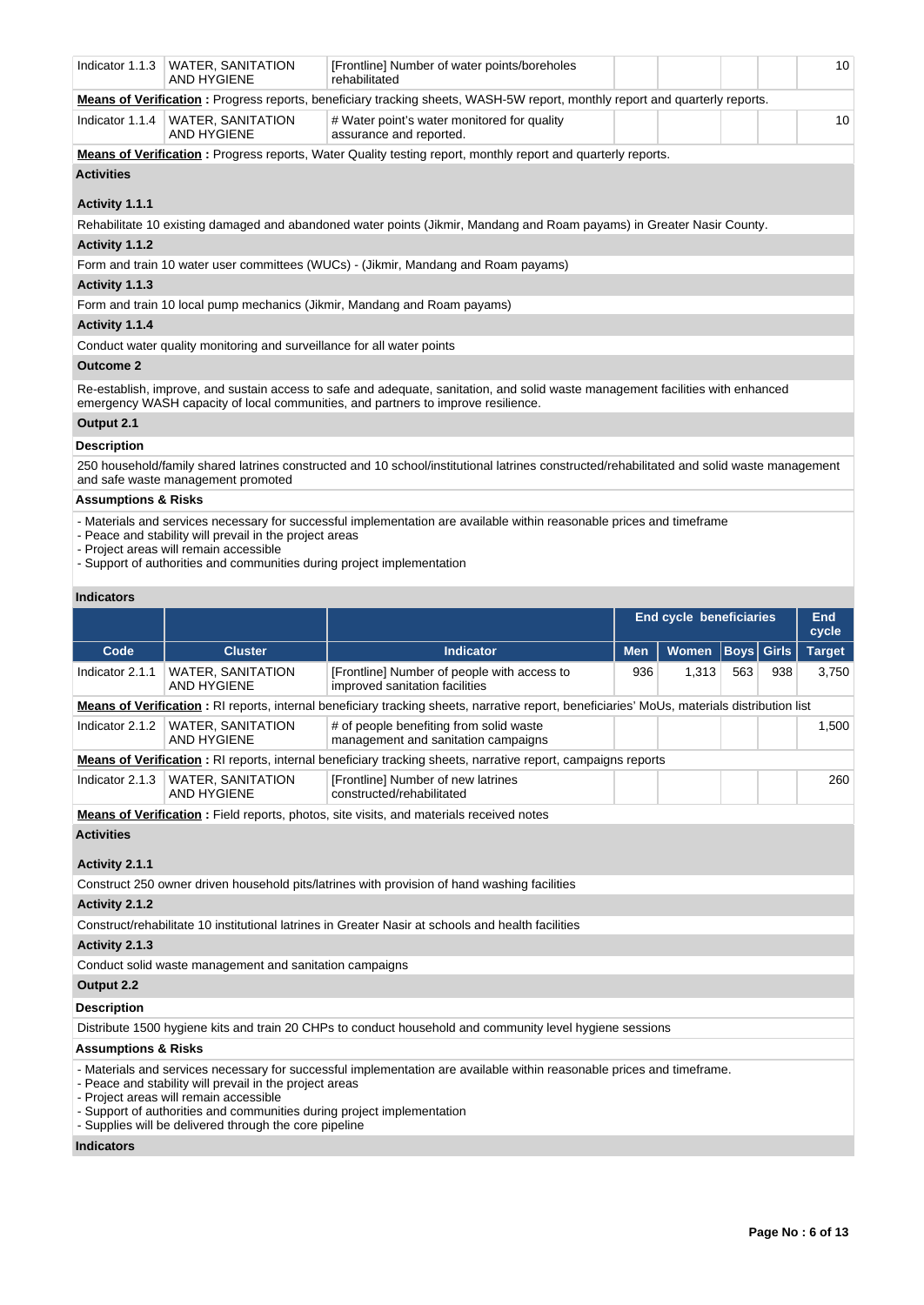|                   |                                                |                                                                                                                                  |            | <b>End cycle beneficiaries</b> |           |                   |               |  |
|-------------------|------------------------------------------------|----------------------------------------------------------------------------------------------------------------------------------|------------|--------------------------------|-----------|-------------------|---------------|--|
| Code              | <b>Cluster</b>                                 | <b>Indicator</b>                                                                                                                 | <b>Men</b> | <b>Women</b>                   |           | <b>Boys</b> Girls | <b>Target</b> |  |
| Indicator 2.2.1   | <b>WATER, SANITATION</b><br><b>AND HYGIENE</b> | [Frontline] Number of community based hygiene<br>promoters trained                                                               | 8          | 12                             |           |                   | 20            |  |
|                   |                                                | <b>Means of Verification</b> : RI reports, internal beneficiary tracking sheets, narrative report, 5W reports, donor reports     |            |                                |           |                   |               |  |
| Indicator 2.2.2   | <b>WATER, SANITATION</b><br><b>AND HYGIENE</b> | [Frontline] Number of people reached through<br>direct and participatory hygiene promotion<br>activities                         |            | 7.700                          | 3,30<br>0 | 5,50              | 22,000        |  |
|                   |                                                | <b>Means of Verification:</b> RI reports, internal beneficiary tracking sheets, narrative report, 5Ws                            |            |                                |           |                   |               |  |
| Indicator 2.2.3   | <b>WATER, SANITATION</b><br><b>AND HYGIENE</b> | [Frontline] Number of menstrual hygiene<br>management (MHM)/ dignity kits distributed                                            |            |                                |           |                   | 1.500         |  |
|                   |                                                | <b>Means of Verification</b> : RI reports, internal beneficiary tracking sheets, narrative report, distribution list, 5W reports |            |                                |           |                   |               |  |
| Indicator $2.2.4$ | <b>WATER, SANITATION</b><br>AND HYGIENE        | [Frontline] Number of emergency affected women<br>and girls enable to practice safe, dignified<br>menstrual hygiene management   |            | 3.240                          |           | 2,16              | 5.400         |  |

**Means of Verification :** RI reports, internal beneficiary tracking sheets, narrative report, distribution list, 5W reports

## **Activities**

### **Activity 2.2.1**

Distribute hygiene kits (including female dignity kits, hygiene kits, soap) to payams within Greater Nasir (Jikmir - 600 Mandange - 600 and  $R<sub>0</sub>am - 300$ 

## **Activity 2.2.2**

Train community hygiene promoters who will conduct house to house/community level hygiene promotion sessions in the IDP and host communities.

## **Activity 2.2.3**

Conduct hygiene promotion training, and education sessions at the household, community, school and health center levels.

### **Activity 2.2.4**

Conduct routine monitoring in including follow up of WUCs and CHPs performances, and post KAP survey.

## **Additional Targets :**

# **M & R**

## **Monitoring & Reporting plan**

All RI WASH project implementations will be monitored regularly by RI field WASH staff, and RI's WASH Team leader and WASH Technical PM. RI's Senior Management Team including the Country Director, Security Manager, and Senior Operations Officer based in Juba will conduct frequent field visits, and assist with program monitoring. Additionally, weekly, and monthly reports will be compiled at the field level and consolidated and analyzed with the help of team leadership for program improvement. 5Ws and donor reports will also be completed. To ensure the highest standard of the intervention, technical support on specific program activities is provided by WASH Technical Program Manager regularly. In addition to that the project mainly be monitored with participatory approaches with communities, state & district authority and other stakeholders involve in the process.

Water supply activities will be monitored through pre and post water quality testing, and sanitary survey. Pre- and post- evaluations to be conducted to evaluate the WUC training outcomes including follow up visits to check committee's activeness and performances..

### In summary:

- Tools for monitoring include: activity completion reports, beneficiary trackers, training reports, water quality monitoring surveys, monthly reports, monitoring reports, sitreps, and 5Ws, RI records the GPS coordinates of water points and takes photographs for verification when conducting routine monitoring. RI also uses internal beneficiary tracking tools for monitoring, administers a pre- and post- sanitary survey for water point rehabilitation (on paper forms), and conducts KAP surveys before and after trainings. During hygiene promotion activities, beneficiary lists are recorded and photographs are taken for verification.

- The WASH Team leader and WASH Technical Program Manager will lead with compilation of reports, development of survey tools, and analysis of monitoring and evaluation data/results. They will be responsible for compiling internal monthly reports (beneficiary trackers) and a final SSHF report. Oversight and support will come from Senior Management Team and Reporting & Communications Officer. - Field monitoring occurs on a weekly and monthly basis, day to day direct supervision is also provided by the WASH Technical Advisor.

### **Workplan**

| Activitydescription                                                                                                                       | Year | $\overline{\mathbf{1}}$ | $\overline{2}$ | $\mathbf{3}$ | 5 <sub>1</sub> |  |  |   | 6 7 8 9 10 11 12 |   |
|-------------------------------------------------------------------------------------------------------------------------------------------|------|-------------------------|----------------|--------------|----------------|--|--|---|------------------|---|
| Activity 1.1.1: Rehabilitate 10 existing damaged and abandoned water points<br>(Jikmir, Mandang and Roam payams) in Greater Nasir County. | 2017 |                         |                |              |                |  |  | X | X                | х |
|                                                                                                                                           | 2018 | X.                      | $\mathsf{X}$   | ΙX           |                |  |  |   |                  |   |
| Activity 1.1.2: Form and train 10 water user committees (WUCs) - (Jikmir,<br>Mandang and Roam payams)                                     | 2017 |                         |                |              |                |  |  | X | X                |   |
|                                                                                                                                           | 2018 |                         |                |              |                |  |  |   |                  |   |
| Activity 1.1.3: Form and train 10 local pump mechanics (Jikmir, Mandang and<br>Roam payams)                                               | 2017 |                         |                |              |                |  |  |   | Χ                | х |
|                                                                                                                                           |      |                         |                |              |                |  |  |   |                  |   |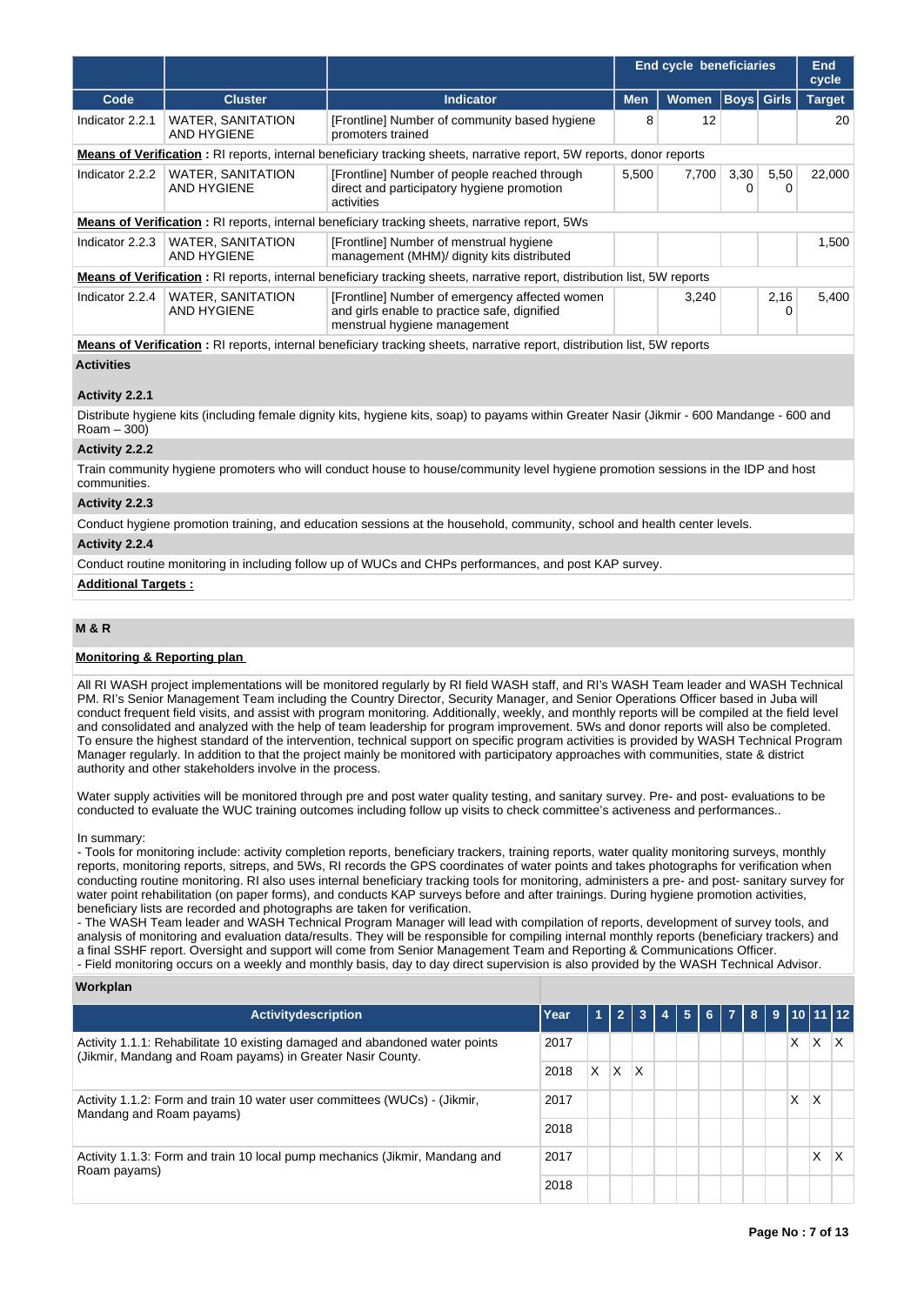| Activity 1.1.4: Conduct water quality monitoring and surveillance for all water points                                                                                        | 2017 |          |              |                         |  |  |   | X.           | $\mathsf{I} \mathsf{X}$ |
|-------------------------------------------------------------------------------------------------------------------------------------------------------------------------------|------|----------|--------------|-------------------------|--|--|---|--------------|-------------------------|
|                                                                                                                                                                               | 2018 | $\times$ | $\mathsf{X}$ | $\overline{\mathsf{x}}$ |  |  |   |              |                         |
| Activity 2.1.1: Construct 250 owner driven household pits/latrines with provision of<br>hand washing facilities                                                               | 2017 |          |              |                         |  |  | X | $\times$     | ΙX.                     |
|                                                                                                                                                                               | 2018 | $\times$ | $\mathsf{X}$ | $\times$                |  |  |   |              |                         |
| Activity 2.1.2: Construct/rehabilitate 10 institutional latrines in Greater Nasir at<br>schools and health facilities                                                         | 2017 |          |              |                         |  |  |   |              |                         |
|                                                                                                                                                                               | 2018 |          |              |                         |  |  |   |              |                         |
| Activity 2.1.3: Conduct solid waste management and sanitation campaigns                                                                                                       | 2017 |          |              |                         |  |  |   |              | X                       |
|                                                                                                                                                                               | 2018 |          | X            | $\times$                |  |  |   |              |                         |
| Activity 2.2.1: Distribute hygiene kits (including female dignity kits, hygiene kits,<br>soap) to payams within Greater Nasir (Jikmir - 600 Mandange - 600 and Roam -<br>300) | 2017 |          |              |                         |  |  |   | X            | $\mathsf{X}$            |
|                                                                                                                                                                               | 2018 |          |              |                         |  |  |   |              |                         |
| Activity 2.2.2: Train community hygiene promoters who will conduct house to<br>house/community level hygiene promotion sessions in the IDP and host                           | 2017 |          |              |                         |  |  | X | $\times$     |                         |
| communities.                                                                                                                                                                  | 2018 | X        |              |                         |  |  |   |              |                         |
| Activity 2.2.3: Conduct hygiene promotion training, and education sessions at the<br>household, community, school and health center levels.                                   | 2017 |          |              |                         |  |  | X | $\mathsf{x}$ | $\mathsf{X}$            |
|                                                                                                                                                                               | 2018 | X        | ΙX.          | $\times$                |  |  |   |              |                         |
| Activity 2.2.4: Conduct routine monitoring in including follow up of WUCs and<br>CHPs performances, and post KAP survey.                                                      | 2017 |          |              |                         |  |  | X | X            | ΙX.                     |
|                                                                                                                                                                               | 2018 | Χ        | X.           | X                       |  |  |   |              |                         |
| <b>OTHER INFO</b>                                                                                                                                                             |      |          |              |                         |  |  |   |              |                         |

### **Accountability to Affected Populations**

RI places particular emphasis on its accountability towards the communities in which it operates. Recognizing that they represent our primary and often least powerful stakeholders, RI strives to put in place effective mechanisms which allow affected populations to understand and influence our work. To guide and ensure accountable management of our emergency response programs, RI will use a Humanitarian Accountability Framework (HAF). The HAF clearly states organization's commitment to quality and accountability provides concrete steps that need to be taken in order fulfill that commitment. It distinguishes, amongst others, eight benchmarks that inform accountable practice across our humanitarian work and touch upon issues such as information sharing, impartial assessment, participation, feedback, evaluation and learning.

In addition to that RI meets inter-agency standards such as defined by Sphere and the Humanitarian Accountability Partnership and that principles in our day-to-day work. RI Greater Nasir projects will be accountable through the following components (some of which are in the process of being piloted):

1. Creating and supporting participatory mechanisms and structures (e.g. village committees and regular field visits/ discussions);

- 2. Participatory feedback and complaints mechanism with community orientations on the Feedback and Complaint Handling Policy;
- 3. Regular orientations/information produced for stakeholders;
- 4. Orientations to staff, partners, and stakeholders on RI's commitments and public commitment to be accountable;
- 5. Participatory monitoring and feedback through beneficiary satisfaction surveys that feed into decision-making.

### **Implementation Plan**

Qualified local South Sudanese and expatriate staff will be based full-time in all project target areas for direct management, monitoring, and oversight of activities. RI has established offices in South Sudan, including in Juba, Longechuk, Maban, and Pibor, and Pagak/Maiwut. RI's WASH program manager will oversee all WASH activities. RI has added the WASH team leader to provide support to the WASH program together with existing strong national WASH team.

RI's strong WASH team will provide monitoring and technical support throughout implementation. The WASH program manager and WASH Team leader will be responsible for training staff, carrying out education sessions and campaigns. Senior project staff will visit the project sites frequently to give technical input and guidance (security allowing). The Senior Management Team, based in Juba, will also visit the project to ensure RI standards are met. Regular monitoring missions, including joint monitoring missions, will be conducted by programs, M&E and reporting and communication staff, will help monitor and track progress and achievements in all locations, and coordinate any course corrections as necessary.

### **Coordination with other Organizations in project area**

| Name of the organization                 | Areas/activities of collaboration and rationale                                                                                                                                                                                                   |
|------------------------------------------|---------------------------------------------------------------------------------------------------------------------------------------------------------------------------------------------------------------------------------------------------|
| <b>UNKEA</b>                             | UNKEA is currently providing programmatic support in food security<br>and livelihoods, health and nutrition, and some WASH activities. RI is<br>in close communication with UNKEA to provide complimentary<br>programming while avoiding overlap. |
| WASH Cluster                             | Coordination on WASH related Issues, Participation on cluster and<br>Technical working group meetings, contribution and participation on<br>WASH cluster strategy, HRP and other activities.                                                      |
| <b>Environment Marker Of The Project</b> |                                                                                                                                                                                                                                                   |
|                                          |                                                                                                                                                                                                                                                   |

A+: Neutral Impact on environment with mitigation or enhancement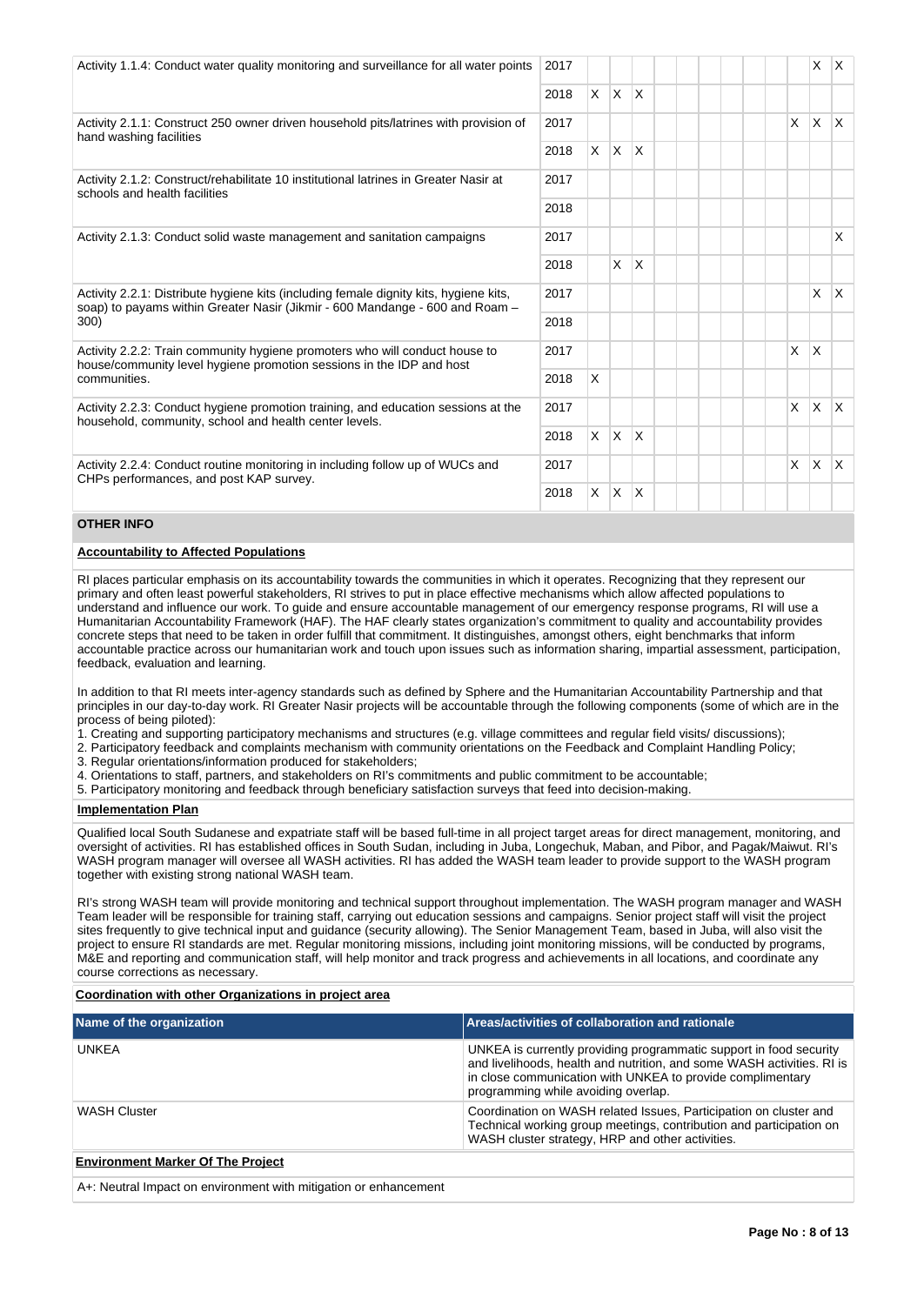#### **Gender Marker Of The Project**

2a-The project is designed to contribute significantly to gender equality

### **Justify Chosen Gender Marker Code**

This project will promote the empowerment of women and girls by engaging them in water users committees, Community hygiene promotion, Solid Waste Management Committees members, and local pump mechanics if possible. The project will be evaluated to assess the gender sensitive outcomes of the project outlined in the log frame and lessons learnt will be incorporated to improve the future gender in WASH projects. Comprehensive gender sensitive WASH assessment in all targeted locations will be conducted to assess the distinct needs of Women, Men, girls and boys. The proposed interventions will consider the needs of women, girls, boys and men, and through comprehensive consultation that will analyze the social and gender dynamics before determining the design of each interventions. Concerning the gender issues linked to activities, RI will consult with women and girls on the location of sanitation facilities to ensure that the route is safe; that latrines are well lit/covered, lockable from the inside, and offer privacy and security. A further measure related to protection will be to ensure that water points rehabilitated are in safe and open areas located near settlements. Women/girls' opinion on the designs will be strongly considered given their role as the principal water fetchers and the family member responsible for domestic hygiene.

### **Protection Mainstreaming**

RI will mainstream protection by supporting integrity, dignity, and safety for all targeted populations. Women and children under five will be prioritized and sought counsel during the implementation process. Protection will be supported through women and youth consultations and representatives, targeting of the most vulnerable, and support rights-based and participatory approaches.

The project places high emphasis on gender throughout the design and implementation periods. Women will be involved in the design and implementation of activities at the community level, and are empowered by active membership and appointment to leadership positions in Water User Committees. Additionally, female caretakers of malnourished children are targeted for health and hygiene education. Increased access to safe water and water points reduces risk for women and girls as time to access safe water for drinking and household use will be reduced. Additionally, basic needs will be met including the provision of clean water, soap, and hygiene kits. Kits distributed will be targeted towards the most vulnerable, prioritizing women and girls in consultation with the community. Moreover, propsed SSHF WASH programming will complement SSHF health, OFDA-funded health, nutrition, and WASH, as well as UNICEF-funded nutrition programming. The comprehensive programming approach will address basic multi-sectoral needs of the most vulnerable, increasing overall access to services and promoting rights and resilience.

#### **Country Specific Information**

## **Safety and Security**

RI has prepared standard operating produces and protocols on security management and emergency evacuation. RI's Global Security Manager, Regional Safety Manager and in-country Senior Operations Manager will continue to monitor the security situation in all target areas. In addition to that RI maintains good relationship with local authorities in the field to inform and alert in case of any security threats and events in the counties of Greater Nasir.

In the case of sustained deterioration in security or access, RI may briefly suspend and in extreme cases relocate activities to more secure areas where similar needs exist, although it is envisioned that the use of remote monitoring and remote area management will ensure the continuity of services. RI has a robust security and evacuation plan in place.

### **Access**

RI has had access in Greater Upper Nile and for the last seven plus years and has operated with all possible support from local communities and authorities. RI is expecting to receive the same support from local communities and authorities in the future, however if RI is denied permission to work in certain areas, threats are issued against staff, or other circumstances arise that prohibit or limit RI's ability to implement the project, the following measure will be taken immediately:

- RI will communicate with OCHA/SSHF immediately on the situation and the proposed mitigation plan,

- RI will engage all possible actors at various levels including local authorities, community leaders, OCHA, UNDSS, and clusters. to assist in the negotiation process and secure permission to implement the project activities enabling RI to provide critical humanitarian services to communities most in need and,

- In case negotiation processes don't go well or RI is not able to implement activities as planned for any reason, RI will work closely with OCHA/SSHF to take mitigating action. One example is if RI was unable to work in a given payam, the project team could utilize available resources to meet the needs of the population in neighboring areas / locations based on needs and gaps. However, RI will follow the guidance given by OCHA/SSHF based on the specific situation.

#### **BUDGET**

| Code | <b>Budget Line Description</b>                                                                                  |   | D / S Quantity Unit | cost         | <b>Duration</b><br><b>Recurran</b><br>ce | $\frac{9}{6}$<br>charged<br>to CHF | <b>Total Cost</b> |  |  |
|------|-----------------------------------------------------------------------------------------------------------------|---|---------------------|--------------|------------------------------------------|------------------------------------|-------------------|--|--|
|      | 1. Staff and Other Personnel Costs                                                                              |   |                     |              |                                          |                                    |                   |  |  |
| 1.1  | <b>Country Director</b>                                                                                         | S | $\mathbf 1$         | 8,000<br>.00 | 6                                        | 7.00                               | 3,360.00          |  |  |
|      | The Country Director is based in Juba and provides overall support to the program.                              |   |                     |              |                                          |                                    |                   |  |  |
| 1.2  | <b>Country Finance Manager</b>                                                                                  | D | 1                   | 5,500<br>.00 | 6                                        | 7.00                               | 2,310.00          |  |  |
|      | RI's Finance Manager is based in Juba and provides needed financial management support to the program.          |   |                     |              |                                          |                                    |                   |  |  |
| 1.3  | WASH Team Leader                                                                                                | D | $\mathbf{1}$        | 3,000<br>.00 | 6                                        | 30.00                              | 5,400.00          |  |  |
|      | The WASH Team Leader based in Nasir provides over support to the Coordinator throughout project implementation. |   |                     |              |                                          |                                    |                   |  |  |
| 1.4  | <b>WASH Coordinator</b>                                                                                         | D |                     | 4,600<br>.00 | 6                                        | 20.00                              | 5,520.00          |  |  |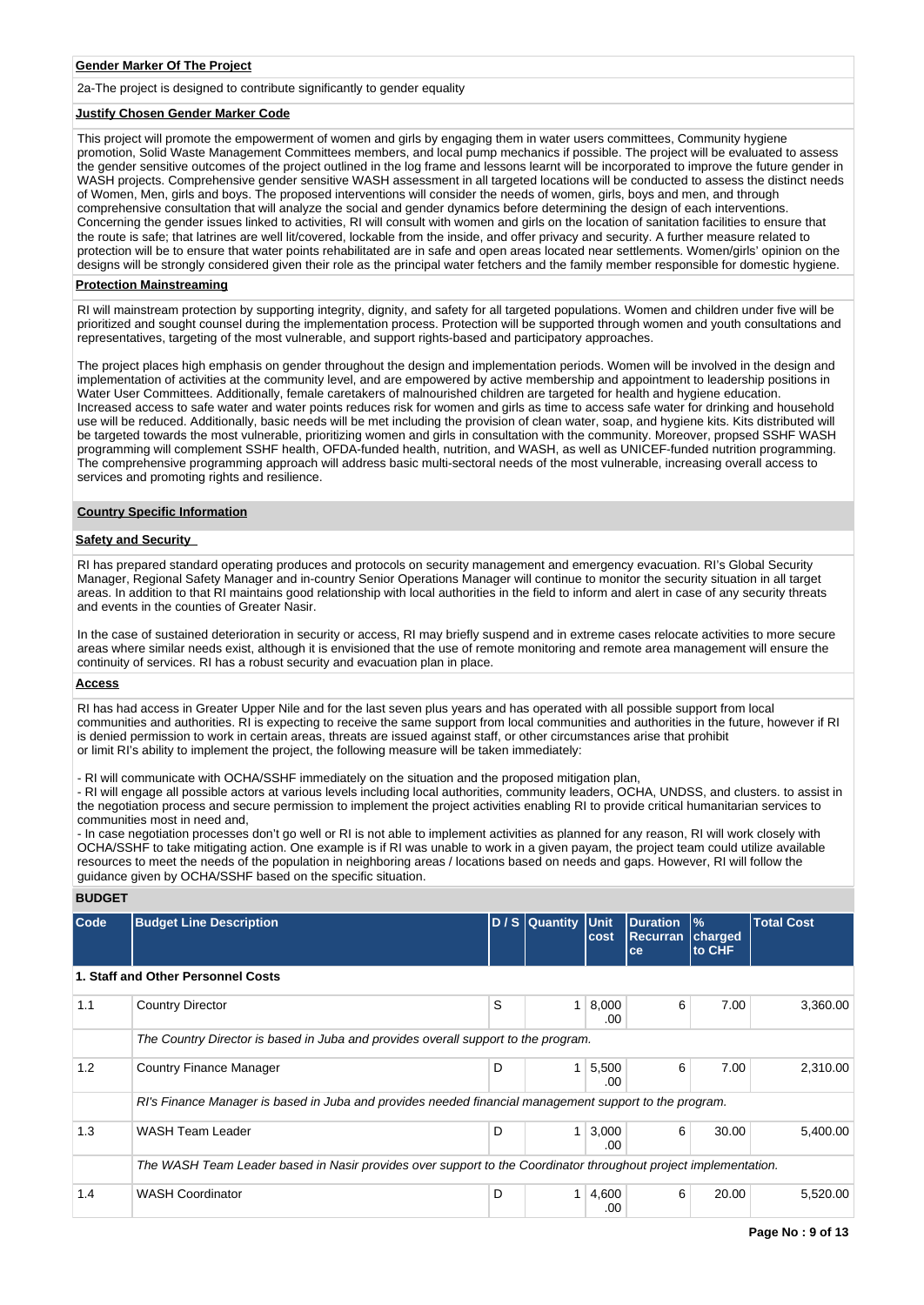|      | The WASH Coordinator based in Nasir/Juba provides overall management of project implementation.                                                                         |   |                |                        |   |       |          |
|------|-------------------------------------------------------------------------------------------------------------------------------------------------------------------------|---|----------------|------------------------|---|-------|----------|
| 1.5  | Senior Operations Manager                                                                                                                                               | S |                | 1 5,500<br>.00.        | 6 | 7.00  | 2.310.00 |
|      | The Senior Operations Manager is based in Juba and provides over all logistic security and administration support to the<br>program.                                    |   |                |                        |   |       |          |
| 1.6  | Deputy Finance Manager                                                                                                                                                  | S |                | $2 \mid 3,000$<br>.00  | 6 | 7.00  | 2,520.00 |
|      | The Deputy Finance Managers are based in the field and provides needed financial backstopping support to the program.                                                   |   |                |                        |   |       |          |
| 1.7  | Program Director                                                                                                                                                        | S |                | $1 \ 6,500$<br>.00     | 6 | 10.00 | 3,900.00 |
|      | The Program Director provides direct support with grant management from Juba office to the program.                                                                     |   |                |                        |   |       |          |
| 1.8  | Reporting and Communications Officer                                                                                                                                    | S | 1 <sup>1</sup> | 3,000<br>.00           | 6 | 10.00 | 1,800.00 |
|      | The Reporting & Communication Officer will support the Program Director and technical WASH team with data collection entry<br>reporting and representation.             |   |                |                        |   |       |          |
| 1.9  | Senior Logistics/Operations Officer                                                                                                                                     | D |                | $1 \mid 1.300$<br>.00  | 6 | 10.00 | 780.00   |
|      | Senior Logistics/Operations Officer is based in Juba and provides support to Senior Operations Manager and to the program.                                              |   |                |                        |   |       |          |
| 1.10 | Operations Officer (Field Locations)                                                                                                                                    | D |                | $1 \mid 1,000$<br>.00  | 6 | 30.00 | 1,800.00 |
|      | Operation Officer based in Nasir provides direct support to the program.                                                                                                |   |                |                        |   |       |          |
| 1.11 | Senior Finance Officer (Juba)                                                                                                                                           | S |                | $1 \mid 1,600$<br>.00. | 6 | 10.00 | 960.00   |
|      | The Senior Finance Officer is based in Juba and provides finance management support to the program.                                                                     |   |                |                        |   |       |          |
| 1.12 | Finance Assistants (Field Locations)                                                                                                                                    | D | 1 <sup>1</sup> | 650.0<br>0             | 6 | 25.00 | 975.00   |
|      | Finance Assistants based in Nasir and provide direct support to the program.                                                                                            |   |                |                        |   |       |          |
| 1.13 | Senior HR Officer (Juba)                                                                                                                                                | S |                | $1 \mid 1,600$<br>.00  | 6 | 10.00 | 960.00   |
|      | Senior HR Officer based in Juba provides all HR support to the program.                                                                                                 |   |                |                        |   |       |          |
| 1.14 | <b>WASH Officer</b>                                                                                                                                                     | D | 1 <sup>1</sup> | 1,300<br>.00           | 6 | 30.00 | 2,340.00 |
|      | One Officer (based in Nasir) will oversee WASH senior national staff and directly report to the WASH Technical<br>Coordinator/Team Leader.                              |   |                |                        |   |       |          |
| 1.15 | <b>WASH Assistants</b>                                                                                                                                                  | D |                | 2   650.0              | 6 | 40.00 | 3.120.00 |
|      | Two WASH Assistants will assist and support the WASH Supervisor and WASH Technical Coordinator.                                                                         |   |                | 0                      |   |       |          |
| 1.16 | Hygiene Promotion Supervisor/Officer                                                                                                                                    | D | 1 <sup>1</sup> | 900.0                  | 6 | 30.00 | 1,620.00 |
|      | The Hygiene Promotion Supervisor will monitor community hygiene promoters conduct trainings and supervise hygiene sessions.                                             |   |                | <sup>0</sup>           |   |       |          |
| 1.17 | <b>WASH Technician</b>                                                                                                                                                  | D | $\mathbf{1}$   | 600.0                  | 6 | 40.00 | 1,440.00 |
|      | WASH technicians will ensure quality assurance of borehole and latrine repair and construction.                                                                         |   |                | 0                      |   |       |          |
| 1.18 | Hygiene Promoter                                                                                                                                                        | D |                | 2 450.0                | 6 | 40.00 | 2,160.00 |
|      | Two Hygiene Promoters will be recruited to implement the program. They will be responsible for carrying out hygiene sessions at<br>facilities and within the community. |   |                |                        |   |       |          |
| 1.19 | Office Guards (Field Locations)                                                                                                                                         | S | 2 <sup>1</sup> | 450.0                  | 6 | 30.00 | 1,620.00 |
|      | Guards provide security support for the program and offices.                                                                                                            |   |                | 0                      |   |       |          |
| 1.20 | Cook/Cleaner (Field Locations)                                                                                                                                          | S | $\overline{2}$ | 400.0                  | 6 | 20.00 | 960.00   |
|      | Cleaners and cooks ensure staff work in a clean comfortable operating environment.                                                                                      |   |                | 0                      |   |       |          |
| 1.21 | Driver (Juba/Field Locations)                                                                                                                                           | S |                | 2 650.0                | 6 | 10.00 | 780.00   |
|      | Two drivers budgeted will provide transportation and logistical support to the program and staff.                                                                       |   |                | 0                      |   |       |          |
| 1.22 | Regional Safety Manager                                                                                                                                                 | S | 1 <sup>1</sup> | 5,000<br>.00           | 6 | 7.00  | 2,100.00 |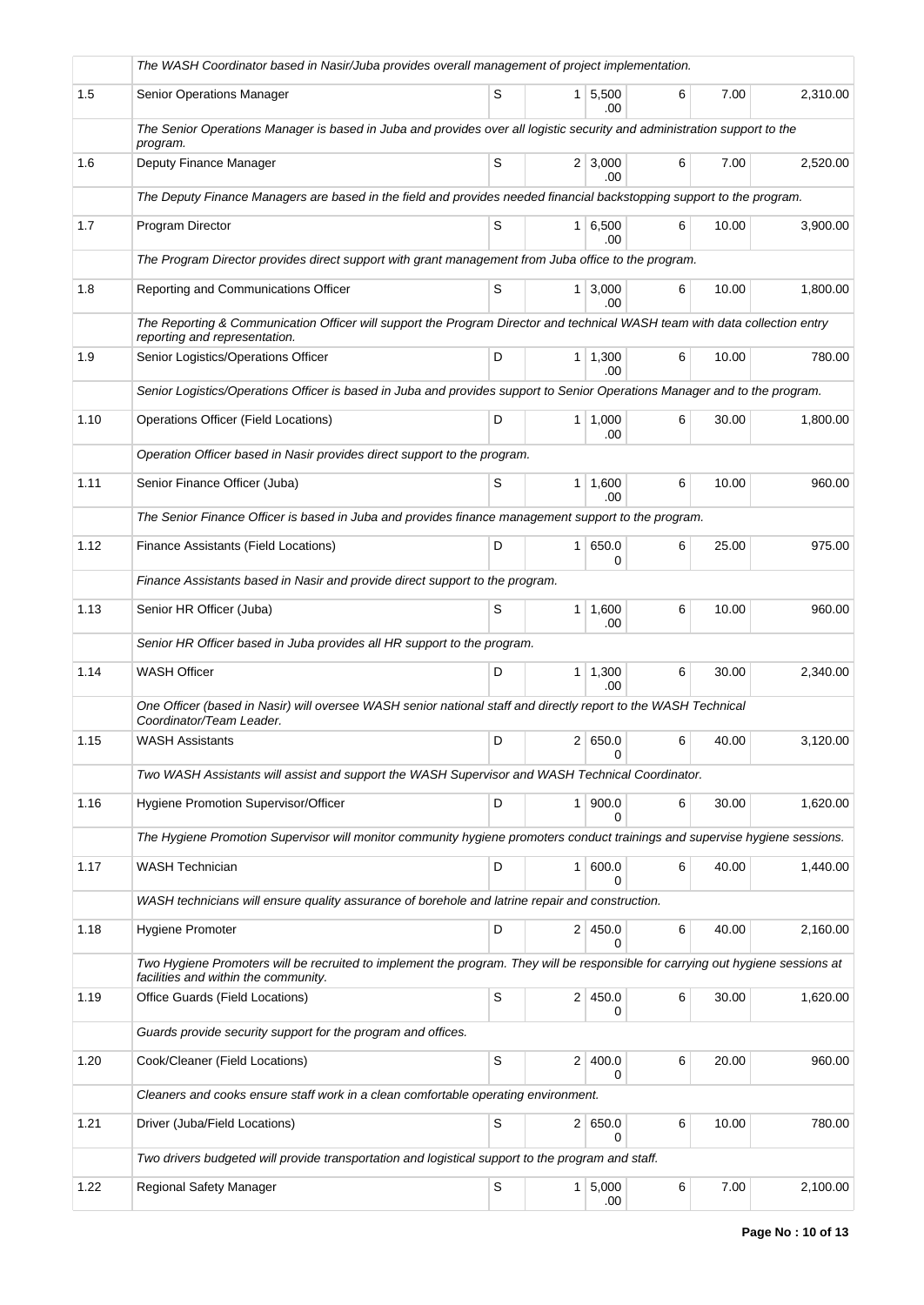|      | The Regional Safety Manager based in Juba devotes 60 percent of his time to South Sudan programming. The Regional Safety<br>manager provides safety technical oversight and support in Juba and at field locations.                                                                                                                                                                                                                                                                                                                                                                                                                                                     |   |      |                        |              |        |           |
|------|-------------------------------------------------------------------------------------------------------------------------------------------------------------------------------------------------------------------------------------------------------------------------------------------------------------------------------------------------------------------------------------------------------------------------------------------------------------------------------------------------------------------------------------------------------------------------------------------------------------------------------------------------------------------------|---|------|------------------------|--------------|--------|-----------|
| 1.23 | Safety Officer (Field-Based)                                                                                                                                                                                                                                                                                                                                                                                                                                                                                                                                                                                                                                            | S |      | $1 \mid 1,250$<br>.00  | 6            | 15.00  | 1,125.00  |
|      | The field-based Safety Officer will provide overall safety compliance support for field sites.                                                                                                                                                                                                                                                                                                                                                                                                                                                                                                                                                                          |   |      |                        |              |        |           |
|      | <b>Section Total</b>                                                                                                                                                                                                                                                                                                                                                                                                                                                                                                                                                                                                                                                    |   |      |                        |              |        | 49,860.00 |
|      | 2. Supplies, Commodities, Materials                                                                                                                                                                                                                                                                                                                                                                                                                                                                                                                                                                                                                                     |   |      |                        |              |        |           |
| 2.1  | Borehole rehabilitation (Including raising of borehole aprons<br>where feasible)                                                                                                                                                                                                                                                                                                                                                                                                                                                                                                                                                                                        | D |      | 10 700.0               | 1            | 100.00 | 7,000.00  |
|      | Cost of rehabilitating damaged and non-functional boreholes in Nasir (including replacement of pipes, rods, cylinder, head<br>assembly, repair of borehole apron and labor cost).                                                                                                                                                                                                                                                                                                                                                                                                                                                                                       |   |      |                        |              |        |           |
| 2.2  | Water user committee establishment and strengthening                                                                                                                                                                                                                                                                                                                                                                                                                                                                                                                                                                                                                    | D |      | 10 250.0<br>0          | 1            | 100.00 | 2,500.00  |
|      | Cost of hiring training hall, providing stationary and other needed materials to WUCs, and conducting training. RI will establish<br>and/or strengthen village water user committees; more than 50% of water committee members will be women.                                                                                                                                                                                                                                                                                                                                                                                                                           |   |      |                        |              |        |           |
| 2.3  | Training of local pump mechanics                                                                                                                                                                                                                                                                                                                                                                                                                                                                                                                                                                                                                                        | D |      | 10 350.0<br>$\Omega$   | 1            | 100.00 | 3,500.00  |
|      | Cost of providing training, hiring training hall, and providing tools/materials to local pump mechanics.                                                                                                                                                                                                                                                                                                                                                                                                                                                                                                                                                                |   |      |                        |              |        |           |
| 2.4  | Water quality monitoring and surveillance                                                                                                                                                                                                                                                                                                                                                                                                                                                                                                                                                                                                                               | D |      | 10 50.00               | 6            | 100.00 | 3,000.00  |
|      | Procurement of consumables for water quality testing for 6 months.                                                                                                                                                                                                                                                                                                                                                                                                                                                                                                                                                                                                      |   |      |                        |              |        |           |
| 2.5  | Pit latrine construction and hand-washing establishment                                                                                                                                                                                                                                                                                                                                                                                                                                                                                                                                                                                                                 | D | 250  | 180.0<br>$\Omega$      | 1            | 100.00 | 45,000.00 |
|      | Procurement and distribution of iron sheets/empty barrels, latrine slabs, nails and small incentives for skilled labours and support<br>the construction of owner-driven/family-shared pit latrines with hand washing facilities.                                                                                                                                                                                                                                                                                                                                                                                                                                       |   |      |                        |              |        |           |
| 2.6  | Construction/rehabilitation of latrines in Institutions (schools<br>and health facilities) with hand washing establishment.                                                                                                                                                                                                                                                                                                                                                                                                                                                                                                                                             | D |      | $10$ 250.0<br>$\Omega$ | $\mathbf{1}$ | 100.00 | 2,500.00  |
|      | Procurement of cement, sand, gravel, iron sheets, latrine slabs, timber, nails, and cost for labor force. Costs will support the<br>construction/rehabilitation of institutional pit latrines with hand washing facilities.                                                                                                                                                                                                                                                                                                                                                                                                                                             |   |      |                        |              |        |           |
| 2.7  | Hygiene and MNM kit procurement and distribution-1500 kits                                                                                                                                                                                                                                                                                                                                                                                                                                                                                                                                                                                                              | D | 1500 | 0.00                   | $\mathbf{1}$ | 100.00 | 0.00      |
|      | Hygiene kits include jerry cans, sanitary pads, toothpaste, brush, comb, and nail clippers,). In-kind support from the WASH core<br>pipeline will be requested, transportation costs will therefore be budgeted. This also includes MNM kits.                                                                                                                                                                                                                                                                                                                                                                                                                           |   |      |                        |              |        |           |
| 2.8  | Conducting hygiene Promotion sessions in communities and<br>schools                                                                                                                                                                                                                                                                                                                                                                                                                                                                                                                                                                                                     | D |      | 1 700.0<br>0           | 6            | 100.00 | 4,200.00  |
|      | Costs for hygiene promotion will support: printing IEC materials for routine outreach activities, basic refresher trainings for<br>community hygiene promoters on how to conduct effective house/community level hygiene promotion sessions, incentives for<br>community hygiene promoters, support for rapid mobile assessments, including KAP baseline and endline. Cost of training<br>community hygiene promoters on how to conduct effective school-level hygiene promotion sessions in the IDPs and host and<br>communities. Also inclusive of costs associated with the printing training posters and outreach materials, as well as the<br>incentives for CHPs. |   |      |                        |              |        |           |
| 2.9  | Mobile hygiene promotion sessions                                                                                                                                                                                                                                                                                                                                                                                                                                                                                                                                                                                                                                       | D |      | 1   400.0              | 6            | 100.00 | 2,400.00  |
|      | Specifically, costs for mobile hygiene promotion will support: additional staffing for mobile activities, printing IEC materials for<br>routine outreach activities, basic refresher trainings for community hygiene promoters on how to conduct effective<br>house/community level hygiene promotion sessions, incentives for community hygiene promoters, support for rapid mobile<br>assessments.                                                                                                                                                                                                                                                                    |   |      |                        |              |        |           |
| 2.10 | Solid waste management IEC campaign                                                                                                                                                                                                                                                                                                                                                                                                                                                                                                                                                                                                                                     | D |      | 6 500.0<br>0           | 1            | 100.00 | 3,000.00  |
|      | Cost of tools, garbage bins, and refreshments for the participants during the campaigns.                                                                                                                                                                                                                                                                                                                                                                                                                                                                                                                                                                                |   |      |                        |              |        |           |
| 2.11 | Ground transport of supplies                                                                                                                                                                                                                                                                                                                                                                                                                                                                                                                                                                                                                                            | D |      | $2 \mid 1,800$<br>.00  | 1            | 100.00 | 3,600.00  |
|      | Cost of hiring trucks from Juba to Bor or Rumbek for transport of supplies. Two trips budgeted at \$1,800 each.                                                                                                                                                                                                                                                                                                                                                                                                                                                                                                                                                         |   |      |                        |              |        |           |
| 2.12 | Chartered flight (transport of supplies)                                                                                                                                                                                                                                                                                                                                                                                                                                                                                                                                                                                                                                | D |      | 2 6,000<br>.00         | 1            | 100.00 | 12,000.00 |
|      | Cost of transporting items from Juba, Bor, or Rumbek to Jikmir, Nasir. Each flight is budgeted at \$6,000 each.                                                                                                                                                                                                                                                                                                                                                                                                                                                                                                                                                         |   |      |                        |              |        |           |
| 2.13 | Transport, storage, and off-loading (Nasir)                                                                                                                                                                                                                                                                                                                                                                                                                                                                                                                                                                                                                             | D |      | 1   450.0<br>0         | 6            | 100.00 | 2,700.00  |
|      | Costs of storage and off-loading, costs incurred throughout the transportation process from Juba to Nasir.                                                                                                                                                                                                                                                                                                                                                                                                                                                                                                                                                              |   |      |                        |              |        |           |
| 2.14 | Training - Hygiene Promotion TOT                                                                                                                                                                                                                                                                                                                                                                                                                                                                                                                                                                                                                                        | D |      | 20 75.00               | 1            | 100.00 | 1,500.00  |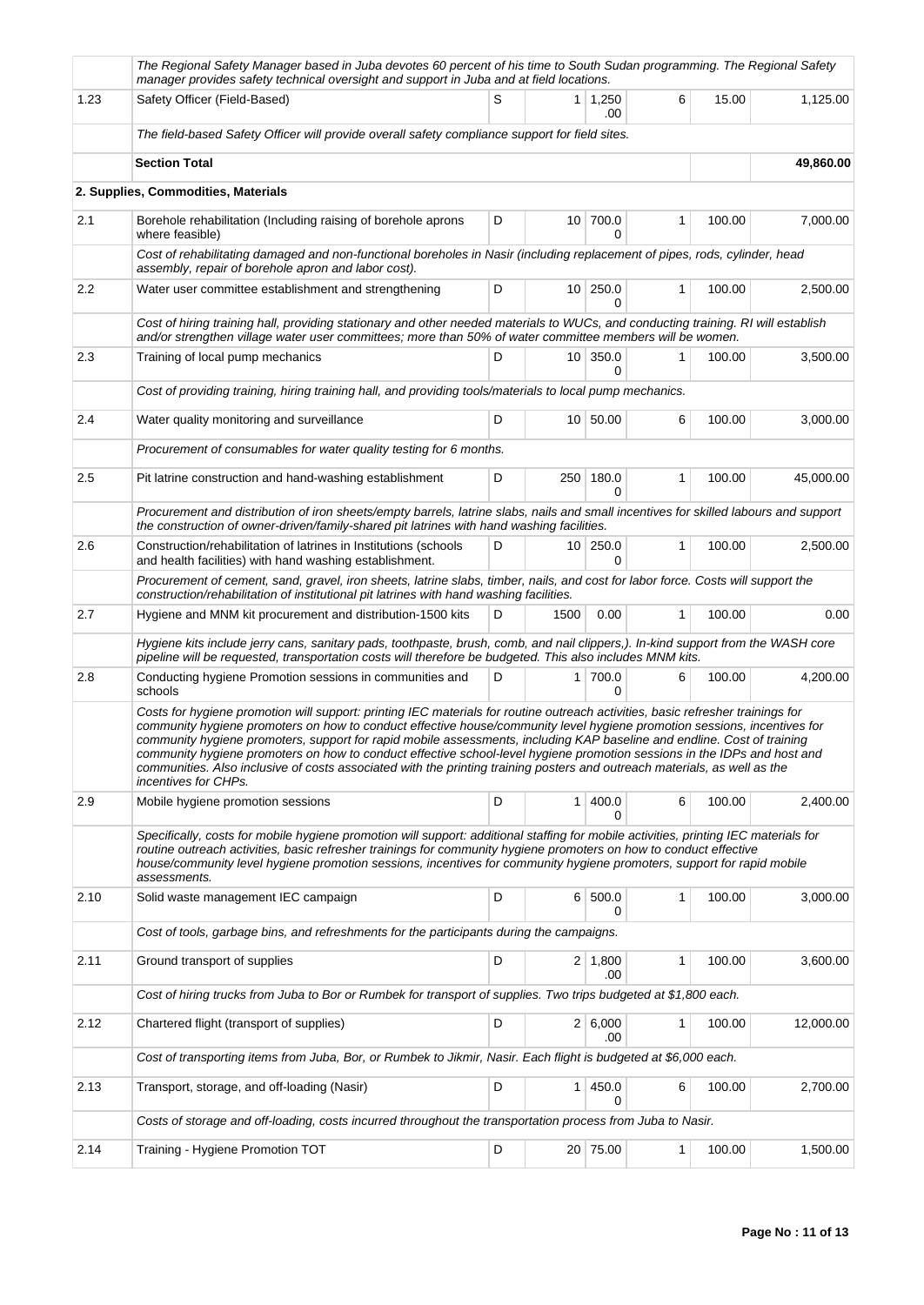|           | Cost of preparing training modules, providing stationary and lunch allowances for participants. Training will target community<br>hygiene promoters. |           |                |                |         |        |           |
|-----------|------------------------------------------------------------------------------------------------------------------------------------------------------|-----------|----------------|----------------|---------|--------|-----------|
|           | <b>Section Total</b>                                                                                                                                 |           |                |                |         |        | 92,900.00 |
|           | 3. Equipment                                                                                                                                         |           |                |                |         |        |           |
| ΝA        | <b>NA</b>                                                                                                                                            | <b>NA</b> | 0              | 0.00           | 0       | 0      | 0.00      |
|           | ΝA                                                                                                                                                   |           |                |                |         |        |           |
|           | <b>Section Total</b>                                                                                                                                 |           |                |                |         |        | 0.00      |
|           | 4. Contractual Services                                                                                                                              |           |                |                |         |        |           |
| 4.1       | In-country staff travel (per diem, accommodation)                                                                                                    | D         |                | 5 450.0<br>0   | 1       | 100.00 | 2,250.00  |
|           | These funds will be used to cater for the travels for the program staff to and from the field sites.                                                 |           |                |                |         |        |           |
| 4.2       | In-country staff flights (to/from Juba and Field Locations)                                                                                          | 100.00    | 4,400.00       |                |         |        |           |
|           | The budget line will be used to provide per diems and accommodation allowance for the staff working under this program.                              |           |                |                |         |        |           |
| 4.3       | Expat staff travel (flights to / from field and home locations,<br>visas, and vaccinations)                                                          | D         |                | $2$ 950.0<br>0 | 2       | 100.00 | 3,800.00  |
|           | These funds will cater for the travel of the technical coordinator in charge of the project.                                                         |           |                |                |         |        |           |
|           | <b>Section Total</b>                                                                                                                                 |           |                |                |         |        | 10,450.00 |
| 5. Travel |                                                                                                                                                      |           |                |                |         |        |           |
| NA        | <b>NA</b>                                                                                                                                            | NA        | 0              | 0.00           | 0       | 0      | 0.00      |
|           | <b>NA</b>                                                                                                                                            |           |                |                |         |        |           |
|           | <b>Section Total</b>                                                                                                                                 |           |                |                |         |        | 0.00      |
|           | 6. Transfers and Grants to Counterparts                                                                                                              |           |                |                |         |        |           |
| NA        | <b>NA</b>                                                                                                                                            | ΝA        | 0              | 0.00           | 0       | 0      | 0.00      |
|           | NA                                                                                                                                                   |           |                |                |         |        |           |
|           | <b>Section Total</b>                                                                                                                                 |           |                |                |         |        | 0.00      |
|           | 7. General Operating and Other Direct Costs                                                                                                          |           |                |                |         |        |           |
| 7.1       | Internet                                                                                                                                             | S         | 1              | 2,750<br>.00   | 6       | 20.00  | 3,300.00  |
|           | Cost supports VSAT internet subscription and regular communication between field and Juba.                                                           |           |                |                |         |        |           |
| 7.2       | Satellite Phone Usage (credit recharge)                                                                                                              | D         | $\mathbf{1}$   | 399.0<br>0     | 6       | 20.00  | 478.80    |
|           | Cost for credit recharge for thuraya satellite phones for communication.                                                                             |           |                |                |         |        |           |
| 7.3       | <b>IT Assistance</b>                                                                                                                                 | D         | 1 <sup>1</sup> | 750.0<br>0     | 6       | 20.00  | 900.00    |
|           | IT support to Juba and field offices.                                                                                                                |           |                |                |         |        |           |
| 7.4       | Mobile Phone (credit/usage)                                                                                                                          | D         |                | 6 109.0<br>0   | 6       | 15.00  | 588.60    |
|           | Cost of mobile phone (credit/usage) in Juba.                                                                                                         |           |                |                |         |        |           |
| $7.5\,$   | Local Office Maintenance and Security Upgrades                                                                                                       | D         | 1              | 950.0<br>0     | $\,6\,$ | 20.00  | 1,140.00  |
|           | Cost associated with office maintenance and required security upgrades.                                                                              |           |                |                |         |        |           |
| 7.6       | Office/Guesthouse Rent, Maintenance & Utilities (Field)                                                                                              | D         | 1              | 1,150<br>.00   | 6       | 20.00  | 1,380.00  |
|           | Cost of rent, maintenance and utilities for field.                                                                                                   |           |                |                |         |        |           |
| $7.7\,$   | Office/Guesthouse Rent & Utilities (Juba)                                                                                                            | D         | $\mathbf{1}$   | 16,30<br>0.00  | 6       | 10.00  | 9,780.00  |
|           | Cost of rent, maintenance and utilities for Juba office and guesthouse.                                                                              |           |                |                |         |        |           |